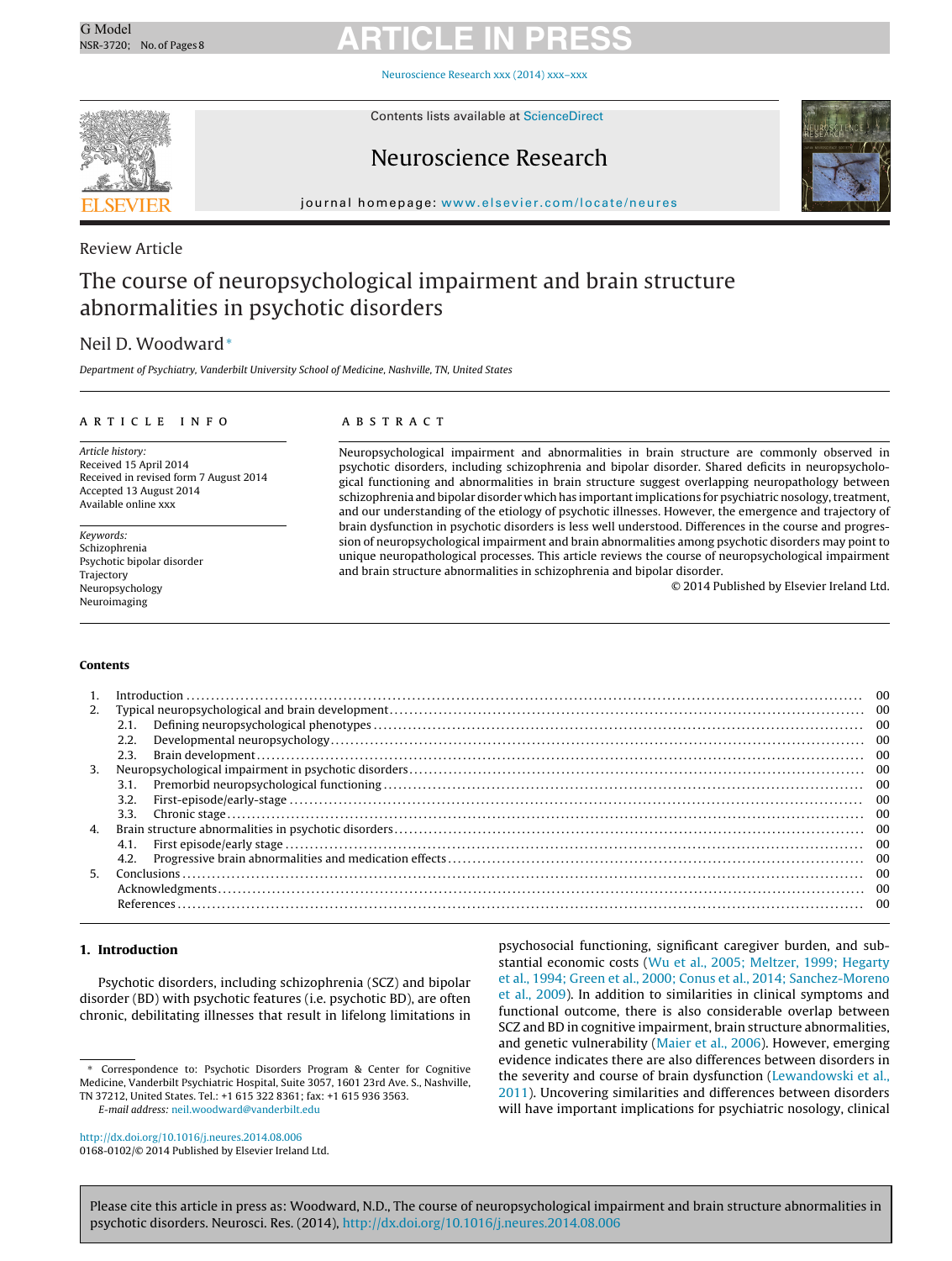2 N.D. Woodward / Neuroscience Research xxx (2014) xxx–xxx

management and treatment, and our understanding of the etiology of psychotic illnesses.

This article reviews the trajectories of neuropsychological impairment and brain structure abnormalities in SCZ and BD, primarily psychotic BD whenever possible, focusing in particular on the pre-morbid, early stage, and chronic stages of the disorders. Particular attention is paid to seminal papers and relevant metaanalyses and qualitative reviews. The article begins with a brief overview of normal cognitive and brain development, focusing primarily on the development of cognitive abilities disrupted in psychotic illnesses and macro-level changes in brain structure.

#### **2. Typical neuropsychological and brain development**

#### 2.1. Defining neuropsychological phenotypes

The terms "cognition" and "neuropsychology" subsume a diverse array of constructs and abilities that are measured to varying degrees of precision using a wide range of tests. Before reviewing the development of neuropsychological functioning, it is necessary to define the scope of our review by organizing the spectrum of cognitive abilities that are typically assessed in clinical neuropsychology. Even within the field of clinical neuropsychology, it can be challenging to come up with a parsimonious way of classifying the large number of commonly used tests. Quantitative factor analytic methods have a rich history in psychology and have proven very useful for grouping tests into empirically derived cognitive domains. For example, in the first step toward developing a common set of clinical neuropsychological tests to assess cognitive change in treatment trials in SCZ, the Measurement and Treatment Research to Improve Cognition in Schizophrenia (MATRICS) initiative reviewed all empirical factor analysis studies of cognitive function in SCZ [\(Nuechterlein](#page-6-0) et [al.,](#page-6-0) [2004\).](#page-6-0) The results of this effort revealed seven domains of cognitive function that included Verbal Comprehension, Processing Speed, Attention/Vigilance, Working Memory, Verbal Learning and Memory, Visual Learning and Memory, and Reasoning and Problem Solving. We focus our review on these cognitive domains. It should be noted however that most domains of cognitive function identified in factor analysis studies are not completely independent as they correlate with one another to some extent and are usually related to overall intellectual abilities to some degree [\(August](#page-5-0) et [al.,](#page-5-0) [2012;](#page-5-0) [Tulsky](#page-5-0) [and](#page-5-0) [Price,](#page-5-0) [2003\).](#page-5-0) For example, verbal comprehension, working memory, and processing speed, although separate factors, are often subsumed under intellectual abilities [\(Wechsler,](#page-6-0) [1997\).](#page-6-0) While the multifactorial nature of many neuropsychological tests compared to experimental cognitive approaches, which focus on isolating relatively specific cognitive abilities, is a drawback, the rigorous standardization they have undergone and abundant data on the developmental trajectories of these constructs in healthy subjects are distinct advantages.

#### 2.2. Developmental neuropsychology

Global cognitive functioning, as measured using standardized tests of intelligence for example, continues to develop well into adulthood ([Wechsler,](#page-6-0) [1997\).](#page-6-0) However, there are marked differences in the development, and subsequent decline with aging, of the various factors comprising intelligence ([Wechsler,](#page-6-0) [1997\).](#page-6-0) For instance, so-called "crystallized" abilities reflecting general knowledge and verbal comprehension show a protracted development, peaking in middle age, and remaining relatively stable into old age. In contrast, fluid reasoning and mental processing speed peak relatively early, in adolescence, and decline in a linear fashion throughout adulthood and into old age ([Tulsky](#page-6-0) et [al.,](#page-6-0) [2003\).](#page-6-0) Similarly, new learning and memory for verbal and visual material peaks in late childhood/early adolescence, then decreases linearly from early adulthood through old age ([Tulsky](#page-6-0) et [al.,](#page-6-0) [2003\).](#page-6-0)

The developmental course of executive cognitive abilities, including working memory, has attracted considerable attention given the prominent role these abilities play in shaping behavior and psychopathology [\(Salloway](#page-6-0) et [al.,](#page-6-0) [2001\).](#page-6-0) The term 'executive functioning' is a general descriptor that subsumes a number of conceptually complicated processes such as volition, planning and reasoning, and goal-directed behavior [\(Lezak,](#page-6-0) [1995\).](#page-6-0) Measuring these abilities with standardized tests is challenging as these concepts can be difficult to operationally define and many tests of executive functioning are multifactorial. That is, they assess more than one ability. Attempts to fractionate executive functions have generally revealed several dissociable factors, including working memory, inhibition/resistance to distraction, and mental set shifting [\(Miyake](#page-6-0) et [al.,](#page-6-0) [2000\).](#page-6-0) The development of these abilities is protracted. Mental set-shifting, as commonly assessed with the Wisconsin Card Sorting test for example, continues to improve until about age 20 and remains relatively stable until about the sixth decade of life ([Heaton](#page-6-0) et [al.,](#page-6-0) [1993\).](#page-6-0) Working memory on the other hand, reaches adult levels in adolescence then, starting in the third decade of life, begins to decline with the decline accelerating around the 7th decade of life [\(Tulsky](#page-6-0) et [al.,](#page-6-0) [2003\).](#page-6-0)

#### 2.3. Brain development

Brain development has received considerable attention in the neuroimaging community. Several keyfindings,focusing on studies from early childhood through adulthood are reviewed here. During normal brain development, total brain volume (TBV) increases rapidly in the first 5–6 years of life in parallel with intracranial volume (ICV) ([Kamdar](#page-6-0) et [al.,](#page-6-0) [2009;](#page-6-0) [Sgouros](#page-6-0) et [al.,](#page-6-0) [1999\).](#page-6-0) Then, starting around age 12, TBV and ICV begin to diverge; TBV gradually declines throughout adulthood and ICV remains relatively static [\(Courchesne](#page-5-0) et [al.,](#page-5-0) [2000;](#page-5-0) [Lenroot](#page-5-0) et [al.,](#page-5-0) [2007\).](#page-5-0) This divergence may have important implications for understanding pathological processes and, possibly, the timing of the onset of neuropathological abnormalities. Specifically, ICV can be considered a proxy of early brain development and discrepancies between TBV and ICV an indicator of later neurodegenerative changes and age-related atrophy ([Davis](#page-5-0) [and](#page-5-0) [Wright,](#page-5-0) [1977\).](#page-5-0) The developmental trajectories of the two tissue classes comprising TBV, gray and white matter, vary. Gray matter volume increases rapidly, peaking between 8 and 12 years of age, then gradually declines over time [\(Lenroot](#page-6-0) et [al.,](#page-6-0) [2007;](#page-6-0) [Good](#page-6-0) et [al.,](#page-6-0) [2001\).](#page-6-0) White matter on the other hand increases from childhood throughout early adulthood and remains relatively stable thereafter [\(Lenroot](#page-6-0) et [al.,](#page-6-0) [2007;](#page-6-0) [Good](#page-6-0) et [al.,](#page-6-0) [2001\).](#page-6-0)

Just as the trajectories of overall tissue volumes differ, the developmental trajectories of specific brain structures also varies. Frontal, including anterior cingulate cortex and dorsolateral prefrontal cortex (PFC), and temporal lobes are the last to reach adult levels when it comes to gray matter volume and cortical thickness, which is consistent with evidence that synaptic pruning in these regions extends into early adulthood ([Giedd,](#page-5-0) [2004;](#page-5-0) [Shaw](#page-5-0) et [al.,](#page-5-0) [2008\).](#page-5-0) Frontal lobe white matter is also the last to reach full maturity [\(Reiss](#page-6-0) et [al.,](#page-6-0) [1996\).](#page-6-0) The prolonged development of the frontal lobes presumably reflects the extended development of the 'higher' cognitive functions supported by this region [\(Lourenco](#page-6-0) [and](#page-6-0) [Casey,](#page-6-0) [2013\).](#page-6-0)

#### **3. Neuropsychological impairment in psychotic disorders**

Neuropsychological impairment is well-established in psychotic illnesses ([Heinrichs](#page-6-0) [and](#page-6-0) [Zakzanis,](#page-6-0) [1998\).](#page-6-0) However, the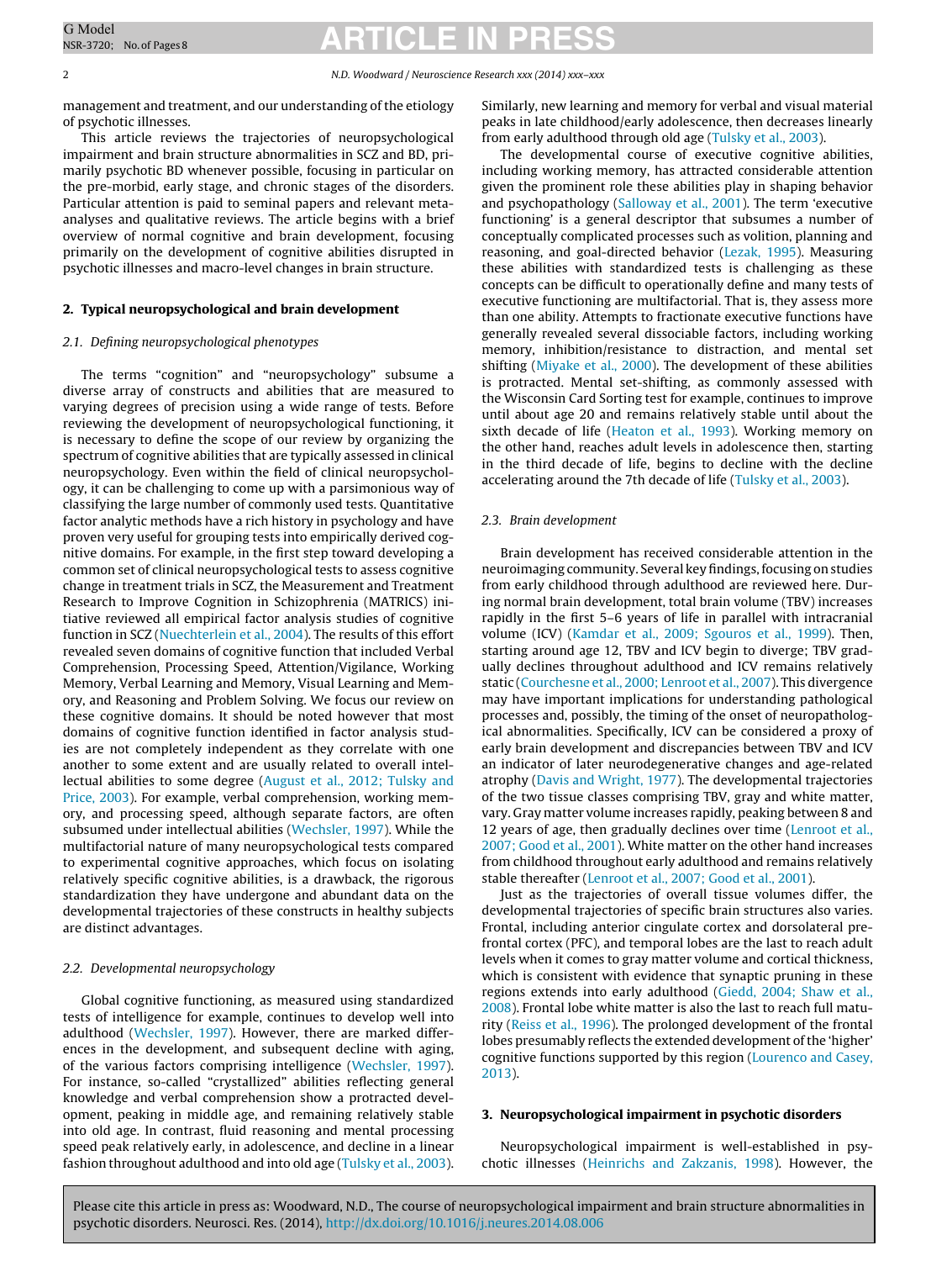degree of overlap between SCZ spectrum illnesses and BD remains an active area of investigation. In SCZ spectrum disorders, neuropsychological impairment is characterized by a generalized deficit in overall cognitive ability. Typically, patients perform about 1–2 standard deviation below normal compared to healthy subjects on most neuropsychological measures ([Heinrichs](#page-6-0) [and](#page-6-0) [Zakzanis,](#page-6-0) [1998\).](#page-6-0) Overlaid on generalized cognitive impairment are more severe deficits in specific cognitive domains including executive functioning, mental processing speed, and memory [\(Dickinson](#page-5-0) et [al.,](#page-5-0) [2004,](#page-5-0) [2008\).](#page-5-0) For example, SCZ patients with average overall intellectual abilities exhibit impairment in reasoning and problem solving, verbal memory, and processing speed ([Weickert](#page-6-0) et [al.,](#page-6-0) [2000;](#page-6-0) [Wilk](#page-6-0) et [al.,](#page-6-0) [2005\).](#page-6-0) While there is overwhelming evidence that SCZ is associated with cognitive impairment, the issue of whether or not it is a core feature of the illness exhibited by all patients, as some have argued, remains a controversial and unresolved issue (see [Kahn](#page-6-0) [and](#page-6-0) [Keefe,](#page-6-0) [2013;](#page-6-0) [Heckers,](#page-6-0) [2013\).](#page-6-0) On the one hand, there is evidence that a substantial minority of individuals with SCZ, perhaps as many as 30%, do not exhibit cognitive impairment, at least when compared to standard normative data [\(Palmer](#page-6-0) et [al.,](#page-6-0) [1997\).](#page-6-0) On the other hand, family studies, including discordant twins studies, have found that even patients that perform within the 'normal' range exhibit subtle cognitive deficits when compared to their unaffected family members and pre-morbid expectations based on parental education suggesting that most, if not all, individuals with SCZ exhibit at least some degree of cognitive impairment [\(Keefe](#page-6-0) et [al.,](#page-6-0) [2005;](#page-6-0) [Goldberg](#page-6-0) et [al.,](#page-6-0) [1990\).](#page-6-0)

Neuropsychological impairment is also prominent in BD and, like SCZ, is characterized by deficits in processing speed, memory, and executive functioning ([Mann-Wrobel](#page-6-0) et [al.,](#page-6-0) [2011\).](#page-6-0) However, cognitive impairment in BD is not as severe as SCZ. Specifically, meta-analytic reviews have found that the effect size (ES) for cognitive impairment in SCZ ranges from approximately −1.0 to −1.5, whereas impairment in BD averages between −0.5 and −0.7 ([Mann-Wrobel](#page-6-0) et [al.,](#page-6-0) [2011;](#page-6-0) [Heinrichs](#page-6-0) [and](#page-6-0) [Zakzanis,](#page-6-0) [1998\).](#page-6-0) However, there is growing evidence that cognitive impairment in BD is quite heterogeneous, varying as a function of the presence of psychotic symptoms and illness stage. Specifically, cognitive impairment is greater in BD patients with a history of psychosis ([Bora](#page-5-0) et [al.,](#page-5-0) [2010\).](#page-5-0) Indeed, cognitive impairment in chronic BD patients with psychotic features may be virtually indistinguishable from SCZ ([Simonsen](#page-6-0) et [al.,](#page-6-0) [2011;](#page-6-0) [Reichenberg](#page-6-0) et [al.,](#page-6-0) [2009\).](#page-6-0)

The following sections focus on neuropsychological impairment in psychotic disorders at three distinct illness stages: pre-morbid, first episode/early stage, and chronic.

#### 3.1. Premorbid neuropsychological functioning

Cross sectional investigations in patients already diagnosed with SCZ have found that pre-morbid functioning, usually estimated using tests that correlate well with intellectual measures but are relatively insensitive to acute brain injury, is impaired in SCZ ([Heinrichs](#page-6-0) [and](#page-6-0) [Zakzanis,](#page-6-0) [1998\).](#page-6-0) However, the best evidence of impaired pre-morbid functioning comes from studies that assessed cognitive functioning in individuals prior to illness onset. Recent meta-analysis of such studies confirmed that pre-morbid intellectual functioning is indeed impaired in SCZ [\(Woodberry](#page-6-0) et [al.,](#page-6-0) [2008;](#page-6-0) [Khandaker](#page-6-0) et [al.,](#page-6-0) [2011\).](#page-6-0) For example, [Woodberry](#page-6-0) et al. (2008) found that the average ES for pre-morbid intellectual impairment in SCZ derived from 18 studies was approximately −0.5. As discussed earlier, intellectual functioning is a multi-factorial construct reflecting aggregate functioning of a number of abilities. At the broadest level, these abilities are often divided into verbal and non-verbal intellectual abilities ([Wechsler,](#page-6-0) [1997\).](#page-6-0) An obvious question that emerges then is "is pre-morbid intellectual impairment in SCZ due to a selective deficit in verbal (i.e. crystallized abilities) or non-verbal

abilities (i.e.fluid reasoning)?" This does not appear to be the case as the meta-analysis by [Woodberry](#page-6-0) et [al.](#page-6-0) [\(2008\)](#page-6-0) and [Khandaker](#page-6-0) et [al.](#page-6-0) [\(2011\)](#page-6-0) concluded that verbal and non-verbal abilities were equally affected. Similarly, the available evidence indicates that more specific cognitive abilities, including attention, processing speed, and working memory, are also impaired in individuals who later go on to develop SCZ ([Meier](#page-6-0) et [al.,](#page-6-0) [2014\).](#page-6-0)

In contrast to SCZ, considerably less is known about pre-morbid cognitive function in BD, particularly psychotic BP. Generally speaking, premorbid cognitive functioning is relatively intact or only mildly impaired in BD [\(Gilvarry](#page-5-0) et [al.,](#page-5-0) [2000;](#page-5-0) [Koenen](#page-5-0) et [al.,](#page-5-0) [2009;](#page-5-0) [Mann-Wrobel](#page-5-0) et [al.,](#page-5-0) [2011;](#page-5-0) [Seidman](#page-5-0) et [al.,](#page-5-0) [2013\).](#page-5-0) Moreover, investigations directly comparing pre-morbid cognitive functioning between SCZ and BD often find greater pre-morbid cognitive impairment in SCZ. In a retrospective epidemiological study, [Reichenberg](#page-6-0) et [al.](#page-6-0) [\(2002\),](#page-6-0) found that patients who went on to develop SCZ as adults performed significantly worse on intellectual and cognitive tests administered during childhood compared to healthy subjects and individuals who subsequently developed BD, which did not differ from one another. Similar results were obtained by [Seidman](#page-6-0) et [al.](#page-6-0) [\(2013\)](#page-6-0) in a longitudinal investigation of SCZ and psychotic BD. Specifically, SCZ patients assessed at age 7 exhibited deficits in intellectual functioning, academic achievement and most domains of neuropsychological functioning, whereas there were no significant differences between psychotic BD and healthy subjects. However, closer inspection revealed subtle impairment in processing speed and a linear trend in impairment with psychotic BD patients performing intermediate between healthy subjects and SCZ. Moreover, approximately 23% of children that went on to develop psychotic BD were classified as neuropsychologically impaired, defined as having scores that fell below the 10th percentile, compared to 42% in SCZ, suggesting that psychotic BD is associated with subtle pre-morbid cognitive impairment, but less so than that observed in SCZ.

#### 3.2. First-episode/early-stage

It is well-established that cognitive function is impaired at illness onsetin SCZ. A meta-analytic review of studies published prior to 2009 concluded that first-episode SCZ patients exhibit widespread impairment that includes prominent deficits in general intellectual ability, processing speed, attention, memory, working memory, and executive functioning ([Mesholam-Gately](#page-6-0) et [al.,](#page-6-0) [2009\).](#page-6-0) The severity of impairment in first-episode patients, on the order of  $ES = -1.0$ , is approximately double the magnitude of impairment detected in the premorbid phase of the illness, but roughly comparable to that observed in chronic patients ([Mesholam-Gately](#page-6-0) et [al.,](#page-6-0) [2009\).](#page-6-0) This suggests that cognitive dysfunction in SCZ is largely in place by the first psychotic episode, but that there is significant cognitive deterioration between pre-morbid and first episode stages of the illness. The results of a recent longitudinal epidemiological study provide compelling support for this hypothesis. Specifically, using the Dunedin Multidisciplinary Health and Development Study cohort, [Meier](#page-6-0) et al. (2014) compared neuropsychological functioning in healthy subjects and individuals with SCZ at ages 7, 9, 11, 13, and 38. They found that intellectual functioning declined markedly between the cognitive assessments conducted at ages 13 and 38 in SCZ, but not healthy subjects. The decline in processing speed was particularly pronounced. In contrast, cognitive functioning in individuals with persistent depression and mild cognitive impairment remained stable indicating that cognitive deterioration was specific to SCZ.

As with the pre-morbid stage, cognitive function in first-episode BD has received considerably less attention than in SCZ, especially in psychotic BD. Nonetheless, two consistent findings have emerged. First, compared to healthy subjects, patients in the early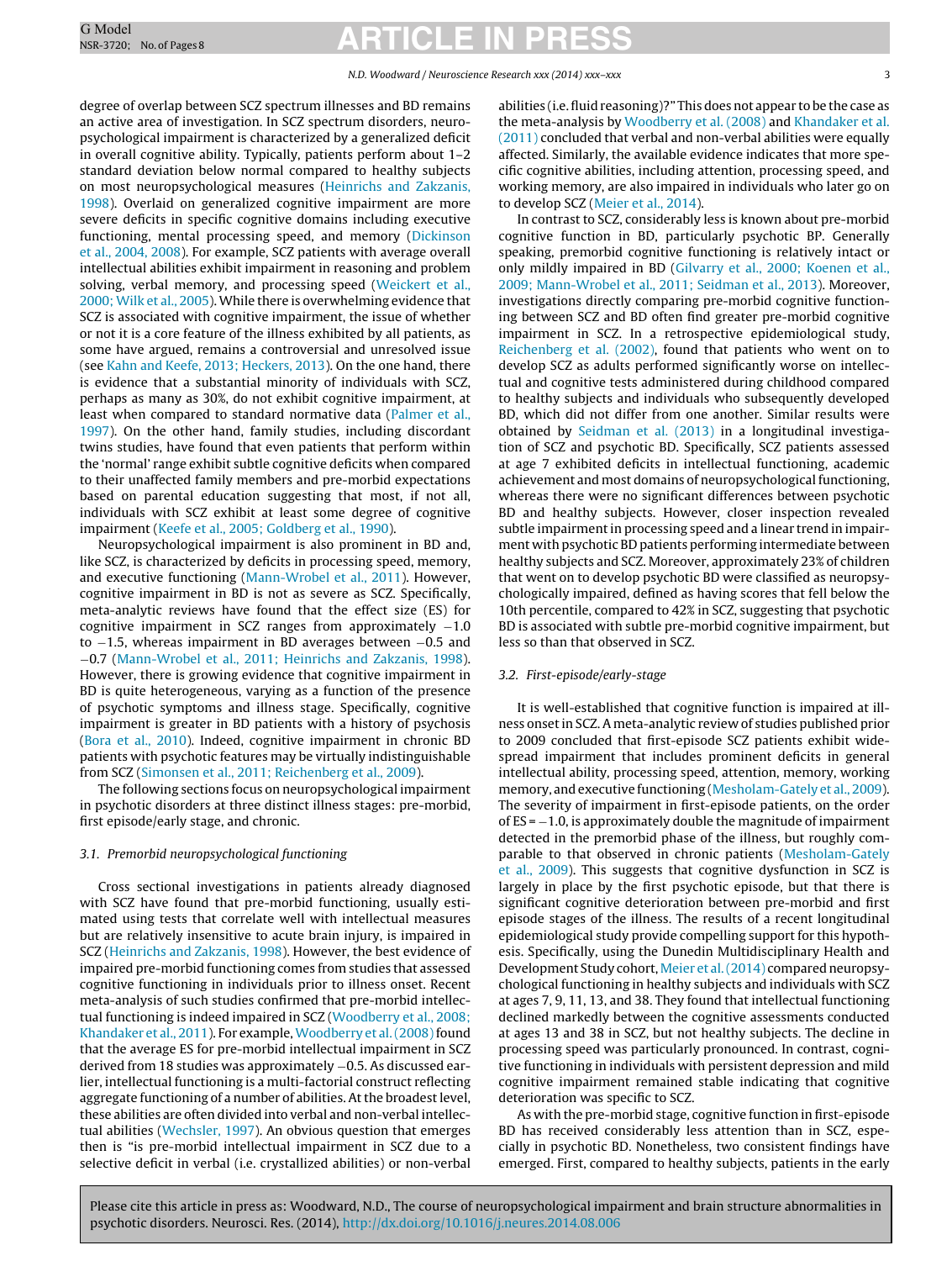4 N.D. Woodward / Neuroscience Research xxx (2014) xxx–xxx

stage of psychotic BD exhibit cognitive impairment; however, the pattern and severity of impairment differs across studies ([Zanelli](#page-7-0) et [al.,](#page-7-0) [2010;](#page-7-0) [Hill](#page-7-0) et [al.,](#page-7-0) [2009;](#page-7-0) [Barrett](#page-7-0) et [al.,](#page-7-0) [2009;](#page-7-0) [Dickerson](#page-7-0) et [al.,](#page-7-0) [2011\).](#page-7-0) For example, [Dickerson](#page-5-0) et [al.](#page-5-0) [\(2011\)](#page-5-0) reported deficits in overall cognitive functioning and executive cognitive abilities in a sample of 60 psychotic BD patients examined within 2 years of illness onset. In contrast, a recent population-based investigation of various first-episode psychotic disorders carried out by [Zanelli](#page-7-0) et [al.](#page-7-0) [\(2010\)](#page-7-0) found that cognitive impairment in psychotic BD was limited to just verbal fluency and verbal memory. The second consistent finding is that cognitive impairment is more severe in first episode SCZ spectrum illnesses than it is in psychotic BD. In the [Dickerson](#page-5-0) et [al.](#page-5-0) [\(2011\)](#page-5-0) study discussed above, overall cognitive functioning, language abilities, and memory were more severely impaired in SCZ compared to psychotic BD. Similarly, [Barrett](#page-5-0) et [al.](#page-5-0) [\(2009\),](#page-5-0) [Hill](#page-6-0) et [al.](#page-6-0) [\(2009\),](#page-6-0) and [Zanelli](#page-7-0) et [al.](#page-7-0) [\(2010\)](#page-7-0) all found significantly greater cognitive impairment in SCZ compared to psychotic BD.

#### 3.3. Chronic stage

As reviewed above, there is strong evidence for cognitive decline between the pre-morbid and first-episode stages in SCZ. Does this decline mark the onset of degenerative process that continues throughout the illness or is it more consistent static encephalopathy that remains stable over time? The available evidence strongly favors the latter hypothesis. For instance, examining cognitive changes over the first 5 years of illness, [Gold](#page-5-0) et [al.](#page-5-0) [\(1999\)](#page-5-0) found no significant decline in cognitive functioning. Similarly, a review of the literature concluded that there was little evidence of progressive cognitive decline in SCZ, even out to 10 years after the onset of psychosis [\(Bozikas](#page-5-0) [and](#page-5-0) [Andreou,](#page-5-0) [2011\).](#page-5-0)

In contrast to SCZ, emerging evidence, suggests that cognitive function may decline over the course of illness in BD, especially in patients with a history of psychotic features. As noted in the preceding section, neuropsychological impairment is relatively mild in the early-stage of the illness and considerably less severe compared to SCZ ([Zanelli](#page-7-0) et [al.,](#page-7-0) [2010\).](#page-7-0) In contrast, there is considerable data indicating that neuropsychological functioning is markedly impaired in chronic BD, especially in patients with a history of psychosis. For example, a large investigation of over 200 psychosis patients found that BD patients demonstrated widespread neuropsychological impairment that was on par with the deficits observed in SCZ and schizoaffective disorder [\(Simonsen](#page-6-0) et [al.,](#page-6-0) [2011\).](#page-6-0) In contrast, cognitive impairment in BD patients without a history of psychosis was restricted to processing speed highlighting the trans-diagnostic importance of psychosis for cognitive impairment.

#### **4. Brain structure abnormalities in psychotic disorders**

Neuropsychological deficits in psychotic illnesses presumably result from abnormalities in brain structure and function. The literature examining brain structure using modern neuroimaging methods is voluminous, especially in SCZ, dating back to the 1970s. The earliest studies used manual tracing methods in which specific brain structures, such as the lateral ventricles, temporal lobes, and hippocampus, were manually traced on brain scans. Reviews and meta-analyses of these studies in SCZ revealed several abnormalities. The most consistent findings include decreased ICV and TBV, enlargement of the lateral and third ventricles, and smaller whole brain gray matter volume due to reductions in the size of frontal, temporal, and sub-cortical brain structures. Reduced volume of the superior temporal gyrus, hippocampus and parahippocampal gyrus, and thalamus are among the most consistent findings

[\(McCarley](#page-6-0) et [al.,](#page-6-0) [1999;](#page-6-0) [Shenton](#page-6-0) et [al.,](#page-6-0) [2001\).](#page-6-0) Although structural brain abnormalities are commonly observed in SCZ, the magnitude of the changes are modest, generally falling within the range of 5–10% for specific structures and <5% for whole-brain volumes [\(Wright](#page-7-0) et [al.,](#page-7-0) [2000\).](#page-7-0)

Advances in computing power coupled with the development of computational neuroimaging approaches over the past two decades led to an explosion in the use of automated and semiautomated methods for quantifying cerebral morphology. The main advantages of these methods, in addition to being less-laborious, is that they can be used to examine structural changes throughout the brain and investigate morphological features, such as cortical thickness and the shape of structures, that are difficult to assess using manual tracing. The most popular of these approaches is voxel-based morphometry (VBM) which is used to investigate brain structure at the voxel-wise level, typically 1–2 mm. Metaanalytic reviews of VBM studies in SCZ confirmed many of the findings initially reported in manual tracing investigations, such as reduced volume of lateral and medial temporal lobe structures, and reduced thalamic volume [\(Glahn](#page-5-0) et [al.,](#page-5-0) [2008;](#page-5-0) [Fornito](#page-5-0) et [al.,](#page-5-0) [2009\).](#page-5-0) However, VBM studies also revealed abnormalities in brain structures that had received little attention in manual tracing investigations, including prominent gray matter volume decreases in the anterior insula and medial PFC ([Glahn](#page-5-0) et [al.,](#page-5-0) [2008;](#page-5-0) [Fornito](#page-5-0) et [al.,](#page-5-0) [2009\).](#page-5-0) In addition to reduced volume, computational neuroanatomy approaches have also identified widespread cortical thinning in SCZ, involving mainly the frontal and temporal lobes, and abnormal shape of sub-cortical structures such as the hippocampus and thalamus [\(Rimol](#page-6-0) et [al.,](#page-6-0) [2012;](#page-6-0) [Cronenwett](#page-6-0) [and](#page-6-0) [Csernansky,](#page-6-0) [2010;](#page-6-0) [Csernansky](#page-6-0) et [al.,](#page-6-0) [2002\).](#page-6-0)

In BD, manual tracing ROI studies revealed a slight reduction in TBV, reduced frontal lobe volume, increased size of the globus pallidus, and lateral ventricular enlargement [\(Arnone](#page-5-0) et [al.,](#page-5-0) [2009\).](#page-5-0) Recent meta-analyses by [Ellison-Wright](#page-5-0) [and](#page-5-0) [Bullmore](#page-5-0) [\(2010\)](#page-5-0) and [Selvaraj](#page-6-0) et [al.](#page-6-0) [\(2012\)](#page-6-0) of VBM studies, which included 14 and 8 studies, respectively, expanded on the gray matter findings reported in manual tracing studies by revealing gray matter volume loss in ventral PFC, anterior insula, and anterior cingulate-key regions involved in emotion and mood regulation ([Strakowski](#page-6-0) et [al.,](#page-6-0) [2012\).](#page-6-0) Qualitatively, the brain structure abnormalities observed in BD appear much less severe than what is seen in SCZ. Indeed, a recent meta-analysis of VBM studies by [Ellison-Wright](#page-5-0) [and](#page-5-0) [Bullmore](#page-5-0) [\(2010\)](#page-5-0) compared BD and SCZ and concluded that gray matter volume reductions in SCZ were more extensive in the cortex, extending to include lateral and medial temporal lobe regions, lateral PFC, posterior cingulate, and sub-cortical structures, including the thalamus.

#### 4.1. First episode/early stage

Fewer investigations have examined brain structure in the earliest stages of a psychotic illness, especially in BD. Nonetheless, a recent meta-analysis of over 40 studies that measured wholebrain volumes revealed a number of similarities and differences between SCZ and BD ([De](#page-5-0) et [al.,](#page-5-0) [2012\).](#page-5-0) Specifically, similar to chronic patients, first episode SCZ is associated with smaller ICV and TBV, reduced total gray matter volume, and lateral ventricular enlargement ([De](#page-5-0) et [al.,](#page-5-0) [2012\).](#page-5-0) ICV and TBV were also reduced in first episode BD; however, unlike SCZ, gray matter volume was not affected, but white matter volume was reduced compared to healthy subjects. Moreover, lateral ventricular enlargement, while present, was not as severe as that observed in SCZ [\(De](#page-5-0) et [al.,](#page-5-0) [2012\).](#page-5-0) In brief, the findings in early-stage psychosis appear to recapitulate the main theme in chronic patients that both SCZ and BD are associated with abnormalities in brain structure, but that the changes are more widespread in SCZ.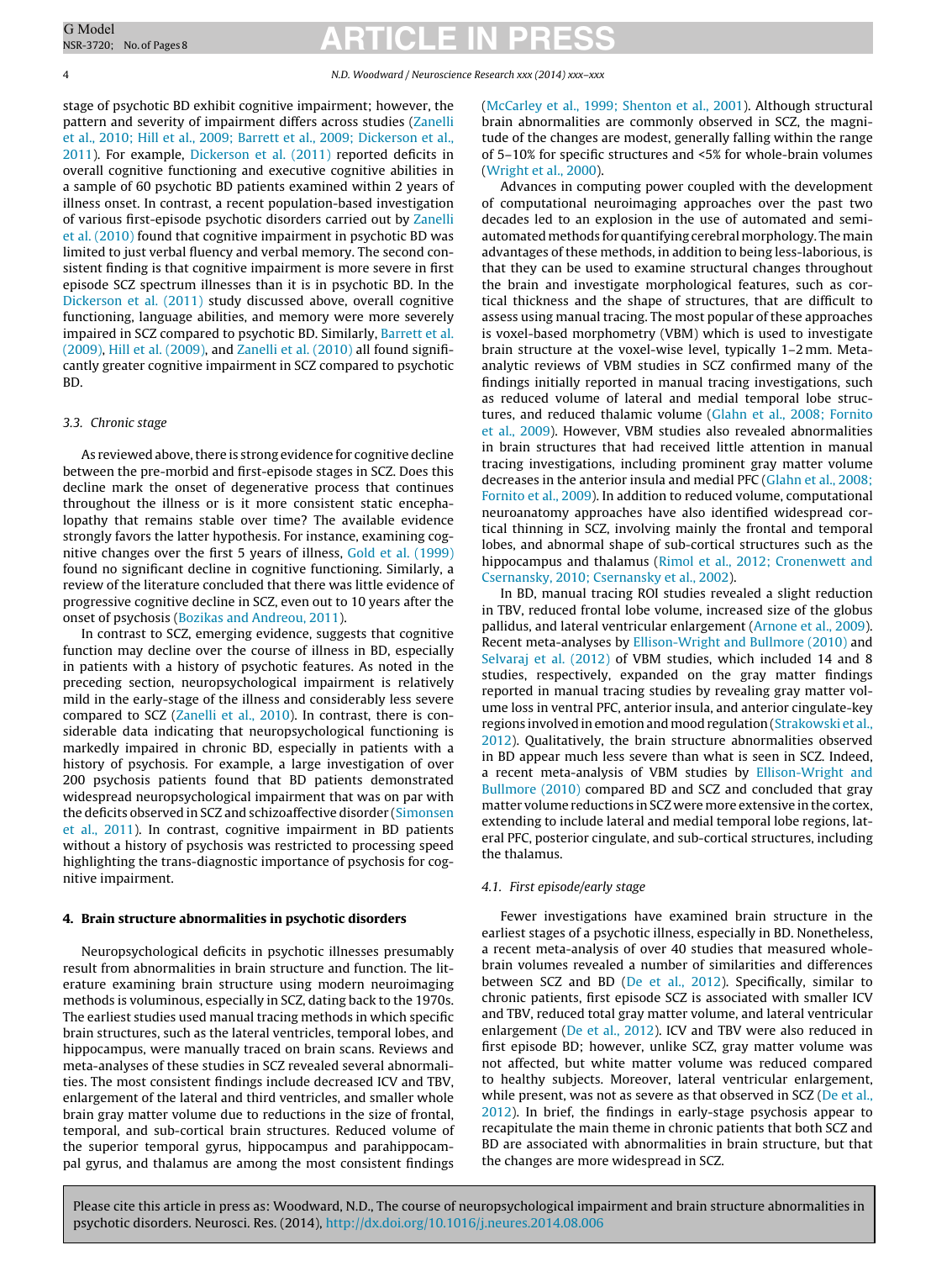#### 4.2. Progressive brain abnormalities and medication effects

As with cognitive function, there is considerable interest in determining if brain structure abnormalities progress over time in psychotic disorders. Generally speaking, progressive changes would implicate neurodegenerative pathological processes, whereas static abnormalities favor neurodevelopmental hypotheses. The dominant etiological models for SCZ are the neurodevelopmental hypotheses which, in the broadest sense, posit that SCZ results from disruption or derailment of normal maturational processes occurring in early life (e.g. [Weinberger,](#page-6-0) [1995\).](#page-6-0) The neurodevelopmental model is supported by a diverse array of data. For example, individuals with SCZ exhibit higher rates of obstetric complications, neurological soft signs, and minor physical anomalies, and demonstrate subtle deficits in motor abilities and cognitive function several years before the onset of florid psychotic symptoms ([Rapoport](#page-6-0) et [al.,](#page-6-0) [2012\).](#page-6-0)

Findings from neuroimaging investigations of patients, including reduced ICV, higher incidence of cavum septum pallicidum, and atypical or loss of normal cerebral asymmetry in individuals with established SCZ, and evidence of subtle brain structure abnormalities in at-risk individuals are consistent with atypical neurodevelopment [\(Wood](#page-6-0) et [al.,](#page-6-0) [2009;](#page-6-0) [Shenton](#page-6-0) et [al.,](#page-6-0) [2001;](#page-6-0) [Trzesniak](#page-6-0) et [al.,](#page-6-0) [2011\).](#page-6-0) However, emerging evidence indicates that there are also progressive brain changes in SCZ.Aqualitative review of longitudinal studies in first-episode SCZ, which ranged in duration from 1 to 10 years after illness onset, concluded that the most robust funding was accelerated enlargement of the lateral ventricles compared to healthy subjects ([Hulshoff](#page-6-0) [Pol](#page-6-0) [and](#page-6-0) [Kahn,](#page-6-0) [2008\).](#page-6-0) Increased rate of volume loss of the frontal lobe, lateral temporal lobe (i.e. superior temporal gyrus), thalamus, and whole brain volume were also consistently reported. In contrast, there was little evidence of progressive volume loss of the hippocampus and cerebellum. Recent quantitative meta-analyses confirmed many of these findings, including accelerated lateral ventricular enlargement, and progressive whole brain, frontal lobe gray and white matter, and parietal and temporal lobe white matter volumes ([Kempton](#page-6-0) et [al.,](#page-6-0) [2010;](#page-6-0) [Olabi](#page-6-0) et [al.,](#page-6-0) [2011\).](#page-6-0) No progressive changes were reported in medial temporal lobe structures, including hippocampus and amygdala ([Olabi](#page-6-0) et [al.,](#page-6-0) [2011\).](#page-6-0) In terms of magnitude, the increased rate of volume loss in SCZ ranges from approximately 0.1% to 0.6% per year ([Olabi](#page-6-0) et [al.,](#page-6-0) [2011;](#page-6-0) [Hulshoff](#page-6-0) [Pol](#page-6-0) [and](#page-6-0) [Kahn,](#page-6-0) [2008\).](#page-6-0) Progressive brain changes have also been linked to cognitive decline, at least in the early stage of the illness ([Andreasen](#page-5-0) et [al.,](#page-5-0) [2011\).](#page-5-0)

While the evidence supporting progressive changes in brain anatomy in SCZ is compelling, the interpretation of the finding is controversial. This is due, in large part, to the difficulty disentangling the effects of the illness from the effects of psychotropic medications and deleterious lifestyle choices (e.g. substance abuse). With respect to antipsychotic medications, findings from controlled animal studies are clear: antipsychotics are associated with accelerated brain volume loss [\(Vernon](#page-6-0) et [al.,](#page-6-0) [2012;](#page-6-0) [Dorph-Petersen](#page-6-0) et [al.,](#page-6-0) [2005\).](#page-6-0) The interpretation of clinical studies is much less straightforward as medication effects are often examined with underpowered post hoc analyses; few controlled clinical trials exist. However, a recent meta-analysis of longitudinal investigations found that gray matter volume loss was inversely correlated with cumulative exposure to antipsychotics, consistent with a neurotoxic effect ([Fusar-Poli](#page-5-0) et [al.,](#page-5-0) [2013\).](#page-5-0) However, increased ventricular enlargement was unrelated to antipsychotic exposure suggesting that progressive brain changes in SCZ are not entirely attributable to antipsychotic medication ([Fusar-Poli](#page-5-0) et [al.,](#page-5-0) [2013\).](#page-5-0) The issue is further complicated by evidence that antipsychotic drug effects on brain structure vary between typical and atypical antipsychotics. Specifically, a controlled trial comparing antipsychotics found that the typical antipsychotic haloperidol was associated with greater total gray matter volume loss over time compared to olanzapine [\(Lieberman](#page-6-0) et [al.,](#page-6-0) [2005\).](#page-6-0) A follow-up analysis of this dataset suggested that the reduction in gray matter volume with haloperidol was due to accelerated gray matter density loss in frontal and parietal lobe regions ([Thompson](#page-6-0) et [al.,](#page-6-0) [2009\).](#page-6-0)

Evidence that antipsychotics are associated with accelerated brain volume loss does not necessarily mean that these medications are neurotoxic as illness severity and cumulative antipsychotic exposure likely go hand-in-hand. That is, individuals with persistent symptoms may suffer from a more virulent form of psychosis that, in turn, results in higher cumulative exposure to antipsychotics. Recently, using data from the Iowa Longitudinal Study of first-episode SCZ, [Andreasen](#page-5-0) [and](#page-5-0) [colleagues](#page-5-0) [\(2013\)](#page-5-0) attempted to tease apart illness effects from antipsychotic effects. They found that the duration of relapse, defined as the re-emergence of moderate to severe psychotic symptoms following a 6-month or longer period of mild symptoms, was associated with greater whole brain, total white matter, and frontal lobe volume loss after statistically controlling for the intensity of antipsychotic treatment. Moreover, in contrast to the relatively focal effects of relapse duration on frontal lobe volume, antipsychotic effects were more widespread extending to temporal and parietal lobes, and including ventricular enlargement. As such, a reasonable tentative conclusion is that brain abnormalities in SCZ are progressive and related to relapse, but antipsychotics also exert mild deleterious effects on brain structure.

Compared to SCZ, few studies have investigated brain structure abnormalities in BD over the course of the illness. A recent review of longitudinal studies reported accelerated volume loss mainly in the PFC, primarily dorsolateral PFC, anterior cingulate, and subgenual cortex [\(Lim](#page-6-0) et [al.,](#page-6-0) [2013\).](#page-6-0) In contrast, no consistent changes were detected in TBV and medial temporal structures, including amygdala and hippocampus. As with SCZ, medication effects are an important confound; many BD patients with a history of psychosis receive long-term treatment with antipsychotics in addition to mood stabilizers. Post hoc, secondary analyses in cross-sectional studies have notfound consistent effects of antipsychotics on brain structure [\(Hafeman](#page-6-0) et [al.,](#page-6-0) [2012\).](#page-6-0) Unfortunately, longitudinal investigations are scarce. A recent study found that duration of treatment with antipsychotics is associated with accelerated total gray matter volume loss ([Gildengers](#page-5-0) et [al.,](#page-5-0) [2014\).](#page-5-0)While consistent with findings in SCZ, more research is needed to adequately characterize the effects of antipsychotics on brain structure in BD. In contrast to antipsychotics, mood stabilizers appear to have a normalizing effect on brain structure in BD. In a comprehensive review, [Hafeman](#page-6-0) [and](#page-6-0) [colleagues](#page-6-0) [\(2012\)](#page-6-0) concluded that a significant number of investigations found that lithium treatment was associated with larger amygdala, hippocampus, anterior cingulate, and subgenual cortex volumes. The results in clinical studies, which are often based on post hoc analyses of uncontrolled studies, are supported by pre-clinical investigations showing that lithium increases brain volumes and in vitro demonstrations of the neurotropic effects of lithium and valproate [\(Manji](#page-6-0) et [al.,](#page-6-0) [1999;](#page-6-0) [Chen](#page-6-0) et [al.,](#page-6-0) [1999;](#page-6-0) [Vernon](#page-6-0) et [al.,](#page-6-0) [2012\).](#page-6-0)

#### **5. Conclusions**

There is considerable phenotypic overlap between SCZ and psychotic BD. Neuropsychological impairment is a central feature of both disorders and a key predictor of functional outcome. However, as reviewed here, the pathway leading to neuropsychological impairment appears to differ between disorders. In SCZ, cognition is mildly impaired well before the onset of psychosis and likely further declines between the pre-morbid phase of the illness and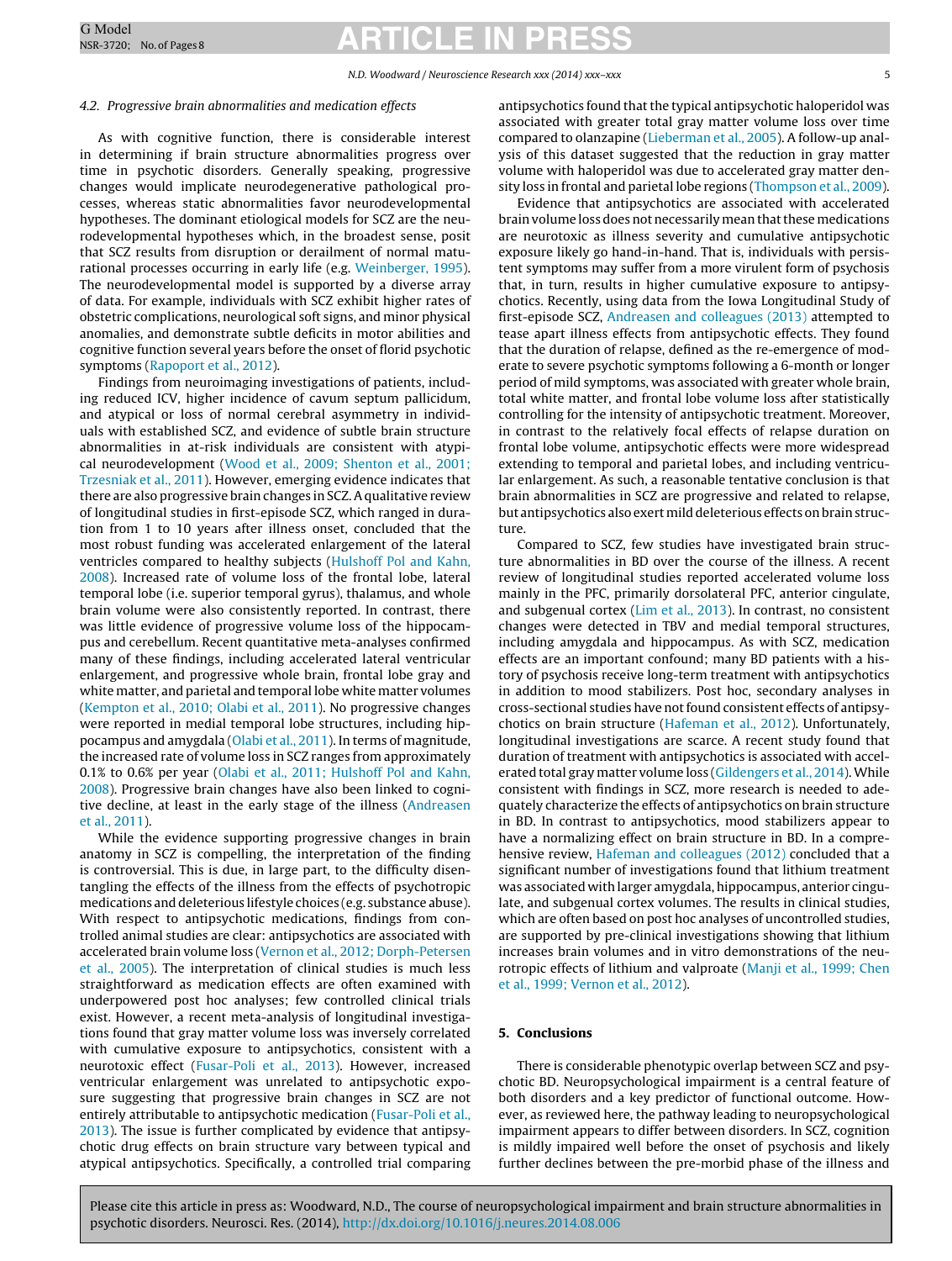6 N.D. Woodward / Neuroscience Research xxx (2014) xxx–xxx

onset of florid psychotic symptoms. However, there is little indication that cognitive function worsens after illness onset. In contrast, pre-morbid cognitive functioning is relatively normal in BD and cognitive impairment at illness onset is considerably less severe than that observed in SCZ. However, by the chronic stage, patients with psychotic BD may be virtually indistinguishable from SCZ.

Based on the apparent differences between SCZ and BD in the development and course of cognitive impairment, it is tempting to conclude that the etiology of the disorders also differs. Indeed, the canonical etiological model of SZ posits that it is a neurodevelopmental disorder, whereas etiological models of BD argue that it is a neuroprogressive illness characterized by relatively normal premorbid cognitive development and subsequent deterioration over the course of the illness ([Lewandowski](#page-6-0) et [al.,](#page-6-0) [2011;](#page-6-0) [Strakowski](#page-6-0) et [al.,](#page-6-0) [2012\).](#page-6-0) However, there are significant caveats to this interpretation and results from structural brain imaging investigations do not align with strictly neurodevelopmental and neuroprogressive models. Moreover, neurodevelopmental abnormalities and neuroprogression are not mutually exclusive. In the case of psychotic BD, the hypothesis that cognitive function deteriorates over time, while supportive of neuroprogression, is based largely on comparisons between early stage/first episode investigations and studies in chronic patients. Longitudinal studies evaluating first episode patients over several years have yet to be performed. In the case of brain structure, both SCZ and BD are associated with prominent abnormalities, including reduced TBV, localized volume loss in regions of the frontal lobes, and ventricular enlargement. As with the cognitive deficits, brain structure abnormalities are more severe and widespread in SCZ, particularly in the early stage of the disorder which is consistent with neurodevelopmental models of SCZ. Additionally, reduced ICV in SCZ is consistent with atypical early cerebral development. However, progressive brain changes have also been reported in SCZ suggesting that SCZ may involve both neurodevelopmental abnormalities and post-onset changes in brain structure. Moreover, volumetric increases have been reported in BD which runs counter to neuroprogressive models. The interpretation of structural brain changes over time in psychotic disorders is complicated by antipsychotic and mood stabilizing medications that have divergent effects on brain structure. Antipsychotics, particularly typical antipsychotics, have been linked to accelerated brain volume loss, whereas mood stabilizers have been found to increase brain volumes.

In conclusion, there is strong evidence that pre-morbid cognitive functioning differs between SCZ and BD. Emerging evidence also suggests that the trajectory of brain dysfunction following the onset of psychosis differs between disorders; SCZ is characterized by relatively stable cognitive impairment, whereas cognitive function appears to deteriorate over time in BD. This has prompted speculation that the etiopathology of the disorders differs with SCZ being conceptualized as a neurodevelopmental disorder and psychotic BD a neuroprogressive illness. However, key issues remain to be addressed before this hypothesis can be confirmed. Large-scale longitudinal studies including patients with a variety of psychotic disorders will be essential in confirming or refuting this hypothesis as will a better understanding of the effects chronic treatment with antipsychotics and mood stabilizers on brain structure and function.

#### **Acknowledgments**

No commercial support was received for the preparation of this manuscript and the author has no conflicts of interest to report. This work was supported by the Jack Martin, M.D., Research Professorship in Psychopharmacology (held by NDW) and NIMH.

#### **References**

- Andreasen, N.C., Liu, D., Ziebell, S., Vora, A., Ho, B.C., 2013. [Relapse](http://refhub.elsevier.com/S0168-0102(14)00182-5/sbref0015) [duration,](http://refhub.elsevier.com/S0168-0102(14)00182-5/sbref0015) [treat](http://refhub.elsevier.com/S0168-0102(14)00182-5/sbref0015)[mentintensity,](http://refhub.elsevier.com/S0168-0102(14)00182-5/sbref0015) [and](http://refhub.elsevier.com/S0168-0102(14)00182-5/sbref0015) [brain](http://refhub.elsevier.com/S0168-0102(14)00182-5/sbref0015) [tissue](http://refhub.elsevier.com/S0168-0102(14)00182-5/sbref0015) [loss](http://refhub.elsevier.com/S0168-0102(14)00182-5/sbref0015) [in](http://refhub.elsevier.com/S0168-0102(14)00182-5/sbref0015) [schizophrenia:](http://refhub.elsevier.com/S0168-0102(14)00182-5/sbref0015) [a](http://refhub.elsevier.com/S0168-0102(14)00182-5/sbref0015) [prospective](http://refhub.elsevier.com/S0168-0102(14)00182-5/sbref0015) [longitudinal](http://refhub.elsevier.com/S0168-0102(14)00182-5/sbref0015) [MRI](http://refhub.elsevier.com/S0168-0102(14)00182-5/sbref0015) [study.](http://refhub.elsevier.com/S0168-0102(14)00182-5/sbref0015) [Am.](http://refhub.elsevier.com/S0168-0102(14)00182-5/sbref0015) [J.](http://refhub.elsevier.com/S0168-0102(14)00182-5/sbref0015) [Psychiatry](http://refhub.elsevier.com/S0168-0102(14)00182-5/sbref0015) [170,](http://refhub.elsevier.com/S0168-0102(14)00182-5/sbref0015) [609–615.](http://refhub.elsevier.com/S0168-0102(14)00182-5/sbref0015)
- Andreasen, N.C., Nopoulos, P., Magnotta, V., Pierson, R., Ziebell, S., Ho, B.C., 2011. [Progressive](http://refhub.elsevier.com/S0168-0102(14)00182-5/sbref0020) [brain](http://refhub.elsevier.com/S0168-0102(14)00182-5/sbref0020) [change](http://refhub.elsevier.com/S0168-0102(14)00182-5/sbref0020) [in](http://refhub.elsevier.com/S0168-0102(14)00182-5/sbref0020) [schizophrenia:](http://refhub.elsevier.com/S0168-0102(14)00182-5/sbref0020) [a](http://refhub.elsevier.com/S0168-0102(14)00182-5/sbref0020) [prospective](http://refhub.elsevier.com/S0168-0102(14)00182-5/sbref0020) [longitudinal](http://refhub.elsevier.com/S0168-0102(14)00182-5/sbref0020) [study](http://refhub.elsevier.com/S0168-0102(14)00182-5/sbref0020) [of](http://refhub.elsevier.com/S0168-0102(14)00182-5/sbref0020) [first-episode](http://refhub.elsevier.com/S0168-0102(14)00182-5/sbref0020) [schizophrenia.](http://refhub.elsevier.com/S0168-0102(14)00182-5/sbref0020) [Biol.](http://refhub.elsevier.com/S0168-0102(14)00182-5/sbref0020) [Psychiatry](http://refhub.elsevier.com/S0168-0102(14)00182-5/sbref0020) [70,](http://refhub.elsevier.com/S0168-0102(14)00182-5/sbref0020) [672](http://refhub.elsevier.com/S0168-0102(14)00182-5/sbref0020)–[679.](http://refhub.elsevier.com/S0168-0102(14)00182-5/sbref0020)
- Arnone, D., Cavanagh, J., Gerber, D., Lawrie, S.M., Ebmeier, K.P., McIntosh, A.M., 2009. [Magnetic](http://refhub.elsevier.com/S0168-0102(14)00182-5/sbref0025) [resonance](http://refhub.elsevier.com/S0168-0102(14)00182-5/sbref0025) [imaging](http://refhub.elsevier.com/S0168-0102(14)00182-5/sbref0025) [studies](http://refhub.elsevier.com/S0168-0102(14)00182-5/sbref0025) [in](http://refhub.elsevier.com/S0168-0102(14)00182-5/sbref0025) [bipolar](http://refhub.elsevier.com/S0168-0102(14)00182-5/sbref0025) [disorder](http://refhub.elsevier.com/S0168-0102(14)00182-5/sbref0025) [and](http://refhub.elsevier.com/S0168-0102(14)00182-5/sbref0025) [schizophrenia:](http://refhub.elsevier.com/S0168-0102(14)00182-5/sbref0025) [meta-analysis.](http://refhub.elsevier.com/S0168-0102(14)00182-5/sbref0025) [Br.](http://refhub.elsevier.com/S0168-0102(14)00182-5/sbref0025) [J.](http://refhub.elsevier.com/S0168-0102(14)00182-5/sbref0025) [Psychiatry](http://refhub.elsevier.com/S0168-0102(14)00182-5/sbref0025) [195,](http://refhub.elsevier.com/S0168-0102(14)00182-5/sbref0025) [194](http://refhub.elsevier.com/S0168-0102(14)00182-5/sbref0025)–[201.](http://refhub.elsevier.com/S0168-0102(14)00182-5/sbref0025)
- August, S.M., Kiwanuka, J.N., McMahon, R.P., Gold, J.M., 2012. [The](http://refhub.elsevier.com/S0168-0102(14)00182-5/sbref0030) [MATRICS](http://refhub.elsevier.com/S0168-0102(14)00182-5/sbref0030) [Consen](http://refhub.elsevier.com/S0168-0102(14)00182-5/sbref0030)[sus](http://refhub.elsevier.com/S0168-0102(14)00182-5/sbref0030) [Cognitive](http://refhub.elsevier.com/S0168-0102(14)00182-5/sbref0030) [Battery](http://refhub.elsevier.com/S0168-0102(14)00182-5/sbref0030) [\(MCCB\):](http://refhub.elsevier.com/S0168-0102(14)00182-5/sbref0030) [clinical](http://refhub.elsevier.com/S0168-0102(14)00182-5/sbref0030) [and](http://refhub.elsevier.com/S0168-0102(14)00182-5/sbref0030) [cognitive](http://refhub.elsevier.com/S0168-0102(14)00182-5/sbref0030) [correlates.](http://refhub.elsevier.com/S0168-0102(14)00182-5/sbref0030) [Schizophr.](http://refhub.elsevier.com/S0168-0102(14)00182-5/sbref0030) [Res.](http://refhub.elsevier.com/S0168-0102(14)00182-5/sbref0030) [134,](http://refhub.elsevier.com/S0168-0102(14)00182-5/sbref0030) [76–82.](http://refhub.elsevier.com/S0168-0102(14)00182-5/sbref0030)
- Barrett, S.L., Mulholland, C.C., Cooper, S.J., Rushe, T.M., 2009. [Patterns](http://refhub.elsevier.com/S0168-0102(14)00182-5/sbref0035) [of](http://refhub.elsevier.com/S0168-0102(14)00182-5/sbref0035) [neurocog](http://refhub.elsevier.com/S0168-0102(14)00182-5/sbref0035)[nitive](http://refhub.elsevier.com/S0168-0102(14)00182-5/sbref0035) [impairment](http://refhub.elsevier.com/S0168-0102(14)00182-5/sbref0035) [in](http://refhub.elsevier.com/S0168-0102(14)00182-5/sbref0035) [first-episode](http://refhub.elsevier.com/S0168-0102(14)00182-5/sbref0035) [bipolar](http://refhub.elsevier.com/S0168-0102(14)00182-5/sbref0035) [disorder](http://refhub.elsevier.com/S0168-0102(14)00182-5/sbref0035) [and](http://refhub.elsevier.com/S0168-0102(14)00182-5/sbref0035) [schizophrenia.](http://refhub.elsevier.com/S0168-0102(14)00182-5/sbref0035) [Br.](http://refhub.elsevier.com/S0168-0102(14)00182-5/sbref0035) [J.](http://refhub.elsevier.com/S0168-0102(14)00182-5/sbref0035) [Psychiatry](http://refhub.elsevier.com/S0168-0102(14)00182-5/sbref0035) [195,](http://refhub.elsevier.com/S0168-0102(14)00182-5/sbref0035) [67–72.](http://refhub.elsevier.com/S0168-0102(14)00182-5/sbref0035)
- Bora, E., Yucel, M., Pantelis, C., 2010. [Neurocognitive](http://refhub.elsevier.com/S0168-0102(14)00182-5/sbref0040) [markers](http://refhub.elsevier.com/S0168-0102(14)00182-5/sbref0040) [of](http://refhub.elsevier.com/S0168-0102(14)00182-5/sbref0040) [psychosis](http://refhub.elsevier.com/S0168-0102(14)00182-5/sbref0040) [in](http://refhub.elsevier.com/S0168-0102(14)00182-5/sbref0040) [bipolar](http://refhub.elsevier.com/S0168-0102(14)00182-5/sbref0040) [disorder:](http://refhub.elsevier.com/S0168-0102(14)00182-5/sbref0040) [a](http://refhub.elsevier.com/S0168-0102(14)00182-5/sbref0040) [meta-analytic](http://refhub.elsevier.com/S0168-0102(14)00182-5/sbref0040) [study.](http://refhub.elsevier.com/S0168-0102(14)00182-5/sbref0040) [J.](http://refhub.elsevier.com/S0168-0102(14)00182-5/sbref0040) [Affect.](http://refhub.elsevier.com/S0168-0102(14)00182-5/sbref0040) [Disord.](http://refhub.elsevier.com/S0168-0102(14)00182-5/sbref0040) [127,](http://refhub.elsevier.com/S0168-0102(14)00182-5/sbref0040) [1](http://refhub.elsevier.com/S0168-0102(14)00182-5/sbref0040)–[9.](http://refhub.elsevier.com/S0168-0102(14)00182-5/sbref0040)
- Bozikas, V.P., Andreou, C., 2011. [Longitudinal](http://refhub.elsevier.com/S0168-0102(14)00182-5/sbref0045) [studies](http://refhub.elsevier.com/S0168-0102(14)00182-5/sbref0045) [of](http://refhub.elsevier.com/S0168-0102(14)00182-5/sbref0045) [cognition](http://refhub.elsevier.com/S0168-0102(14)00182-5/sbref0045) [in](http://refhub.elsevier.com/S0168-0102(14)00182-5/sbref0045) [first](http://refhub.elsevier.com/S0168-0102(14)00182-5/sbref0045) [episode](http://refhub.elsevier.com/S0168-0102(14)00182-5/sbref0045) [psychosis:](http://refhub.elsevier.com/S0168-0102(14)00182-5/sbref0045) [a](http://refhub.elsevier.com/S0168-0102(14)00182-5/sbref0045) [systematic](http://refhub.elsevier.com/S0168-0102(14)00182-5/sbref0045) [review](http://refhub.elsevier.com/S0168-0102(14)00182-5/sbref0045) [of](http://refhub.elsevier.com/S0168-0102(14)00182-5/sbref0045) [the](http://refhub.elsevier.com/S0168-0102(14)00182-5/sbref0045) [literature.](http://refhub.elsevier.com/S0168-0102(14)00182-5/sbref0045) [Aust.](http://refhub.elsevier.com/S0168-0102(14)00182-5/sbref0045) [N.](http://refhub.elsevier.com/S0168-0102(14)00182-5/sbref0045) [Z.](http://refhub.elsevier.com/S0168-0102(14)00182-5/sbref0045) [J.](http://refhub.elsevier.com/S0168-0102(14)00182-5/sbref0045) [Psychiatry](http://refhub.elsevier.com/S0168-0102(14)00182-5/sbref0045) [45,](http://refhub.elsevier.com/S0168-0102(14)00182-5/sbref0045) [93](http://refhub.elsevier.com/S0168-0102(14)00182-5/sbref0045)–[108.](http://refhub.elsevier.com/S0168-0102(14)00182-5/sbref0045)
- Chen, G., Zeng, W.Z., Yuan, P.X., Huang, L.D., Jiang, Y.M., Zhao, Z.H., Manji, H.K., 1999. [The](http://refhub.elsevier.com/S0168-0102(14)00182-5/sbref0050) [mood-stabilizing](http://refhub.elsevier.com/S0168-0102(14)00182-5/sbref0050) [agents](http://refhub.elsevier.com/S0168-0102(14)00182-5/sbref0050) [lithium](http://refhub.elsevier.com/S0168-0102(14)00182-5/sbref0050) [and](http://refhub.elsevier.com/S0168-0102(14)00182-5/sbref0050) [valproate](http://refhub.elsevier.com/S0168-0102(14)00182-5/sbref0050) [robustly](http://refhub.elsevier.com/S0168-0102(14)00182-5/sbref0050) [increase](http://refhub.elsevier.com/S0168-0102(14)00182-5/sbref0050) [the](http://refhub.elsevier.com/S0168-0102(14)00182-5/sbref0050) [levels](http://refhub.elsevier.com/S0168-0102(14)00182-5/sbref0050) [of](http://refhub.elsevier.com/S0168-0102(14)00182-5/sbref0050) [the](http://refhub.elsevier.com/S0168-0102(14)00182-5/sbref0050) [neuroprotective](http://refhub.elsevier.com/S0168-0102(14)00182-5/sbref0050) [protein](http://refhub.elsevier.com/S0168-0102(14)00182-5/sbref0050) [bcl-2](http://refhub.elsevier.com/S0168-0102(14)00182-5/sbref0050) [in](http://refhub.elsevier.com/S0168-0102(14)00182-5/sbref0050) [the](http://refhub.elsevier.com/S0168-0102(14)00182-5/sbref0050) [CNS.](http://refhub.elsevier.com/S0168-0102(14)00182-5/sbref0050) [J.](http://refhub.elsevier.com/S0168-0102(14)00182-5/sbref0050) [Neurochem.](http://refhub.elsevier.com/S0168-0102(14)00182-5/sbref0050) [72,](http://refhub.elsevier.com/S0168-0102(14)00182-5/sbref0050) [879–882.](http://refhub.elsevier.com/S0168-0102(14)00182-5/sbref0050)
- Conus, P., Macneil, C., McGorry, P.D., 2014. [Public](http://refhub.elsevier.com/S0168-0102(14)00182-5/sbref0055) [health](http://refhub.elsevier.com/S0168-0102(14)00182-5/sbref0055) [significance](http://refhub.elsevier.com/S0168-0102(14)00182-5/sbref0055) [of](http://refhub.elsevier.com/S0168-0102(14)00182-5/sbref0055) [bipolar](http://refhub.elsevier.com/S0168-0102(14)00182-5/sbref0055) [dis](http://refhub.elsevier.com/S0168-0102(14)00182-5/sbref0055)[order:](http://refhub.elsevier.com/S0168-0102(14)00182-5/sbref0055) [implications](http://refhub.elsevier.com/S0168-0102(14)00182-5/sbref0055) [for](http://refhub.elsevier.com/S0168-0102(14)00182-5/sbref0055) [early](http://refhub.elsevier.com/S0168-0102(14)00182-5/sbref0055) [intervention](http://refhub.elsevier.com/S0168-0102(14)00182-5/sbref0055) [and](http://refhub.elsevier.com/S0168-0102(14)00182-5/sbref0055) [prevention.](http://refhub.elsevier.com/S0168-0102(14)00182-5/sbref0055) [Bipolar](http://refhub.elsevier.com/S0168-0102(14)00182-5/sbref0055) [Disord.](http://refhub.elsevier.com/S0168-0102(14)00182-5/sbref0055) [16,](http://refhub.elsevier.com/S0168-0102(14)00182-5/sbref0055) [548–556.](http://refhub.elsevier.com/S0168-0102(14)00182-5/sbref0055)
- Courchesne, E., Chisum, H.J., Townsend, J., Cowles, A., Covington, J., Egaas, B., Harwood, M., Hinds, S., Press, G.A., 2000. [Normal](http://refhub.elsevier.com/S0168-0102(14)00182-5/sbref0060) [brain](http://refhub.elsevier.com/S0168-0102(14)00182-5/sbref0060) [development](http://refhub.elsevier.com/S0168-0102(14)00182-5/sbref0060) [and](http://refhub.elsevier.com/S0168-0102(14)00182-5/sbref0060) [aging:](http://refhub.elsevier.com/S0168-0102(14)00182-5/sbref0060) [quantitative](http://refhub.elsevier.com/S0168-0102(14)00182-5/sbref0060) [analysis](http://refhub.elsevier.com/S0168-0102(14)00182-5/sbref0060) [at](http://refhub.elsevier.com/S0168-0102(14)00182-5/sbref0060) [in](http://refhub.elsevier.com/S0168-0102(14)00182-5/sbref0060) [vivo](http://refhub.elsevier.com/S0168-0102(14)00182-5/sbref0060) [MR](http://refhub.elsevier.com/S0168-0102(14)00182-5/sbref0060) [imaging](http://refhub.elsevier.com/S0168-0102(14)00182-5/sbref0060) [in](http://refhub.elsevier.com/S0168-0102(14)00182-5/sbref0060) [healthy](http://refhub.elsevier.com/S0168-0102(14)00182-5/sbref0060) [volunteers.](http://refhub.elsevier.com/S0168-0102(14)00182-5/sbref0060) [Radiology](http://refhub.elsevier.com/S0168-0102(14)00182-5/sbref0060) [216,](http://refhub.elsevier.com/S0168-0102(14)00182-5/sbref0060) [672–682.](http://refhub.elsevier.com/S0168-0102(14)00182-5/sbref0060)
- Cronenwett, W.J., Csernansky, J., 2010. [Thalamic](http://refhub.elsevier.com/S0168-0102(14)00182-5/sbref0065) [pathology](http://refhub.elsevier.com/S0168-0102(14)00182-5/sbref0065) [in](http://refhub.elsevier.com/S0168-0102(14)00182-5/sbref0065) [schizophrenia.](http://refhub.elsevier.com/S0168-0102(14)00182-5/sbref0065) [Curr.](http://refhub.elsevier.com/S0168-0102(14)00182-5/sbref0065) [Top.](http://refhub.elsevier.com/S0168-0102(14)00182-5/sbref0065) [Behav.](http://refhub.elsevier.com/S0168-0102(14)00182-5/sbref0065) [Neurosci.](http://refhub.elsevier.com/S0168-0102(14)00182-5/sbref0065) [4,](http://refhub.elsevier.com/S0168-0102(14)00182-5/sbref0065) [509–528.](http://refhub.elsevier.com/S0168-0102(14)00182-5/sbref0065)
- Csernansky, J.G., Wang, L., Jones, D., Rastogi-Cruz, D., Posener, J.A., Heydebrand, G., Miller, J.P., Miller, M.I., 2002. [Hippocampal](http://refhub.elsevier.com/S0168-0102(14)00182-5/sbref0070) [deformities](http://refhub.elsevier.com/S0168-0102(14)00182-5/sbref0070) [in](http://refhub.elsevier.com/S0168-0102(14)00182-5/sbref0070) [schizophre](http://refhub.elsevier.com/S0168-0102(14)00182-5/sbref0070)[nia](http://refhub.elsevier.com/S0168-0102(14)00182-5/sbref0070) [characterized](http://refhub.elsevier.com/S0168-0102(14)00182-5/sbref0070) [by](http://refhub.elsevier.com/S0168-0102(14)00182-5/sbref0070) [high](http://refhub.elsevier.com/S0168-0102(14)00182-5/sbref0070) [dimensional](http://refhub.elsevier.com/S0168-0102(14)00182-5/sbref0070) [brain](http://refhub.elsevier.com/S0168-0102(14)00182-5/sbref0070) [mapping.](http://refhub.elsevier.com/S0168-0102(14)00182-5/sbref0070) [Am.](http://refhub.elsevier.com/S0168-0102(14)00182-5/sbref0070) [J.](http://refhub.elsevier.com/S0168-0102(14)00182-5/sbref0070) [Psychiatry](http://refhub.elsevier.com/S0168-0102(14)00182-5/sbref0070) [159,](http://refhub.elsevier.com/S0168-0102(14)00182-5/sbref0070) [2000](http://refhub.elsevier.com/S0168-0102(14)00182-5/sbref0070)–[2006.](http://refhub.elsevier.com/S0168-0102(14)00182-5/sbref0070)
- Davis, P.J.M., Wright, E.A., 1977. [A](http://refhub.elsevier.com/S0168-0102(14)00182-5/sbref0075) [new](http://refhub.elsevier.com/S0168-0102(14)00182-5/sbref0075) [method](http://refhub.elsevier.com/S0168-0102(14)00182-5/sbref0075) [for](http://refhub.elsevier.com/S0168-0102(14)00182-5/sbref0075) [measuring](http://refhub.elsevier.com/S0168-0102(14)00182-5/sbref0075) [cranial](http://refhub.elsevier.com/S0168-0102(14)00182-5/sbref0075) [cavity](http://refhub.elsevier.com/S0168-0102(14)00182-5/sbref0075) [vol](http://refhub.elsevier.com/S0168-0102(14)00182-5/sbref0075)[ume](http://refhub.elsevier.com/S0168-0102(14)00182-5/sbref0075) [and](http://refhub.elsevier.com/S0168-0102(14)00182-5/sbref0075) [its](http://refhub.elsevier.com/S0168-0102(14)00182-5/sbref0075) [applications](http://refhub.elsevier.com/S0168-0102(14)00182-5/sbref0075) [to](http://refhub.elsevier.com/S0168-0102(14)00182-5/sbref0075) [the](http://refhub.elsevier.com/S0168-0102(14)00182-5/sbref0075) [assessment](http://refhub.elsevier.com/S0168-0102(14)00182-5/sbref0075) [of](http://refhub.elsevier.com/S0168-0102(14)00182-5/sbref0075) [cerebral](http://refhub.elsevier.com/S0168-0102(14)00182-5/sbref0075) [atrophy](http://refhub.elsevier.com/S0168-0102(14)00182-5/sbref0075) [at](http://refhub.elsevier.com/S0168-0102(14)00182-5/sbref0075) [autopsy.](http://refhub.elsevier.com/S0168-0102(14)00182-5/sbref0075) [Neuropathol.](http://refhub.elsevier.com/S0168-0102(14)00182-5/sbref0075) [Appl.](http://refhub.elsevier.com/S0168-0102(14)00182-5/sbref0075) [Neurobiol.](http://refhub.elsevier.com/S0168-0102(14)00182-5/sbref0075) [3,](http://refhub.elsevier.com/S0168-0102(14)00182-5/sbref0075) [341](http://refhub.elsevier.com/S0168-0102(14)00182-5/sbref0075)–[358.](http://refhub.elsevier.com/S0168-0102(14)00182-5/sbref0075)
- De, P.L., Crescini, A., Deste, G., Fusar-Poli, P., Sacchetti, E., Vita, A., 2012. [Brain](http://refhub.elsevier.com/S0168-0102(14)00182-5/sbref0080) [structural](http://refhub.elsevier.com/S0168-0102(14)00182-5/sbref0080) [abnormalities](http://refhub.elsevier.com/S0168-0102(14)00182-5/sbref0080) [at](http://refhub.elsevier.com/S0168-0102(14)00182-5/sbref0080) [the](http://refhub.elsevier.com/S0168-0102(14)00182-5/sbref0080) [onset](http://refhub.elsevier.com/S0168-0102(14)00182-5/sbref0080) [of](http://refhub.elsevier.com/S0168-0102(14)00182-5/sbref0080) [schizophrenia](http://refhub.elsevier.com/S0168-0102(14)00182-5/sbref0080) [and](http://refhub.elsevier.com/S0168-0102(14)00182-5/sbref0080) [bipolar](http://refhub.elsevier.com/S0168-0102(14)00182-5/sbref0080) [disorder:](http://refhub.elsevier.com/S0168-0102(14)00182-5/sbref0080) [a](http://refhub.elsevier.com/S0168-0102(14)00182-5/sbref0080) [meta-analysis](http://refhub.elsevier.com/S0168-0102(14)00182-5/sbref0080) [of](http://refhub.elsevier.com/S0168-0102(14)00182-5/sbref0080) [controlled](http://refhub.elsevier.com/S0168-0102(14)00182-5/sbref0080) [magnetic](http://refhub.elsevier.com/S0168-0102(14)00182-5/sbref0080) [resonance](http://refhub.elsevier.com/S0168-0102(14)00182-5/sbref0080) [imaging](http://refhub.elsevier.com/S0168-0102(14)00182-5/sbref0080) [studies.](http://refhub.elsevier.com/S0168-0102(14)00182-5/sbref0080) [Curr.](http://refhub.elsevier.com/S0168-0102(14)00182-5/sbref0080) [Pharm.](http://refhub.elsevier.com/S0168-0102(14)00182-5/sbref0080) [Des.](http://refhub.elsevier.com/S0168-0102(14)00182-5/sbref0080) [18,](http://refhub.elsevier.com/S0168-0102(14)00182-5/sbref0080) [486–494.](http://refhub.elsevier.com/S0168-0102(14)00182-5/sbref0080)
- Dickerson, F., Stallings, C., Vaughan, C., Origoni, A., Khushalani, S., Dickinson, D., Medoff, D., 2011. [Cognitive](http://refhub.elsevier.com/S0168-0102(14)00182-5/sbref0085) [functioning](http://refhub.elsevier.com/S0168-0102(14)00182-5/sbref0085) [in](http://refhub.elsevier.com/S0168-0102(14)00182-5/sbref0085) [recent](http://refhub.elsevier.com/S0168-0102(14)00182-5/sbref0085) [onset](http://refhub.elsevier.com/S0168-0102(14)00182-5/sbref0085) [psychosis.](http://refhub.elsevier.com/S0168-0102(14)00182-5/sbref0085) [J.](http://refhub.elsevier.com/S0168-0102(14)00182-5/sbref0085) [Nerv.](http://refhub.elsevier.com/S0168-0102(14)00182-5/sbref0085) [Ment.](http://refhub.elsevier.com/S0168-0102(14)00182-5/sbref0085) [Dis.](http://refhub.elsevier.com/S0168-0102(14)00182-5/sbref0085) [199,](http://refhub.elsevier.com/S0168-0102(14)00182-5/sbref0085) [367](http://refhub.elsevier.com/S0168-0102(14)00182-5/sbref0085)–[371.](http://refhub.elsevier.com/S0168-0102(14)00182-5/sbref0085)
- Dickinson, D., Iannone, V.N., Wilk, C.M., Gold, J.M., 2004. [General](http://refhub.elsevier.com/S0168-0102(14)00182-5/sbref0090) [and](http://refhub.elsevier.com/S0168-0102(14)00182-5/sbref0090) [specific](http://refhub.elsevier.com/S0168-0102(14)00182-5/sbref0090) [cogni](http://refhub.elsevier.com/S0168-0102(14)00182-5/sbref0090)[tive](http://refhub.elsevier.com/S0168-0102(14)00182-5/sbref0090) [deficits](http://refhub.elsevier.com/S0168-0102(14)00182-5/sbref0090) [in](http://refhub.elsevier.com/S0168-0102(14)00182-5/sbref0090) [schizophrenia.](http://refhub.elsevier.com/S0168-0102(14)00182-5/sbref0090) [Biol.](http://refhub.elsevier.com/S0168-0102(14)00182-5/sbref0090) [Psychiatry](http://refhub.elsevier.com/S0168-0102(14)00182-5/sbref0090) [55,](http://refhub.elsevier.com/S0168-0102(14)00182-5/sbref0090) [826–833.](http://refhub.elsevier.com/S0168-0102(14)00182-5/sbref0090)
- Dickinson, D., Ragland, J.D., Gold, J.M., Gur, R.C., 2008. [General](http://refhub.elsevier.com/S0168-0102(14)00182-5/sbref0095) [and](http://refhub.elsevier.com/S0168-0102(14)00182-5/sbref0095) [specific](http://refhub.elsevier.com/S0168-0102(14)00182-5/sbref0095) [cognitive](http://refhub.elsevier.com/S0168-0102(14)00182-5/sbref0095) [deficits](http://refhub.elsevier.com/S0168-0102(14)00182-5/sbref0095) [in](http://refhub.elsevier.com/S0168-0102(14)00182-5/sbref0095) [schizophrenia:](http://refhub.elsevier.com/S0168-0102(14)00182-5/sbref0095) [goliath](http://refhub.elsevier.com/S0168-0102(14)00182-5/sbref0095) [defeats](http://refhub.elsevier.com/S0168-0102(14)00182-5/sbref0095) [David?](http://refhub.elsevier.com/S0168-0102(14)00182-5/sbref0095) [Biol.](http://refhub.elsevier.com/S0168-0102(14)00182-5/sbref0095) [Psychiatry](http://refhub.elsevier.com/S0168-0102(14)00182-5/sbref0095) [64,](http://refhub.elsevier.com/S0168-0102(14)00182-5/sbref0095) [823](http://refhub.elsevier.com/S0168-0102(14)00182-5/sbref0095)–[827.](http://refhub.elsevier.com/S0168-0102(14)00182-5/sbref0095)
- Dorph-Petersen, K.A., Pierri, J.N., Perel, J.M., Sun, Z., Sampson, A.R., Lewis, D.A., 2005. [The](http://refhub.elsevier.com/S0168-0102(14)00182-5/sbref0100) [influence](http://refhub.elsevier.com/S0168-0102(14)00182-5/sbref0100) [of](http://refhub.elsevier.com/S0168-0102(14)00182-5/sbref0100) [chronic](http://refhub.elsevier.com/S0168-0102(14)00182-5/sbref0100) [exposure](http://refhub.elsevier.com/S0168-0102(14)00182-5/sbref0100) [to](http://refhub.elsevier.com/S0168-0102(14)00182-5/sbref0100) [antipsychotic](http://refhub.elsevier.com/S0168-0102(14)00182-5/sbref0100) [medications](http://refhub.elsevier.com/S0168-0102(14)00182-5/sbref0100) [on](http://refhub.elsevier.com/S0168-0102(14)00182-5/sbref0100) [brain](http://refhub.elsevier.com/S0168-0102(14)00182-5/sbref0100) [size](http://refhub.elsevier.com/S0168-0102(14)00182-5/sbref0100) [before](http://refhub.elsevier.com/S0168-0102(14)00182-5/sbref0100) [and](http://refhub.elsevier.com/S0168-0102(14)00182-5/sbref0100) [after](http://refhub.elsevier.com/S0168-0102(14)00182-5/sbref0100) [tissue](http://refhub.elsevier.com/S0168-0102(14)00182-5/sbref0100) [fixation:](http://refhub.elsevier.com/S0168-0102(14)00182-5/sbref0100) [a](http://refhub.elsevier.com/S0168-0102(14)00182-5/sbref0100) [comparison](http://refhub.elsevier.com/S0168-0102(14)00182-5/sbref0100) [of](http://refhub.elsevier.com/S0168-0102(14)00182-5/sbref0100) [haloperidol](http://refhub.elsevier.com/S0168-0102(14)00182-5/sbref0100) [and](http://refhub.elsevier.com/S0168-0102(14)00182-5/sbref0100) [olanzapine](http://refhub.elsevier.com/S0168-0102(14)00182-5/sbref0100) [in](http://refhub.elsevier.com/S0168-0102(14)00182-5/sbref0100) [macaque](http://refhub.elsevier.com/S0168-0102(14)00182-5/sbref0100) [monkeys.](http://refhub.elsevier.com/S0168-0102(14)00182-5/sbref0100) [Neuropsychopharmacology](http://refhub.elsevier.com/S0168-0102(14)00182-5/sbref0100) [30,](http://refhub.elsevier.com/S0168-0102(14)00182-5/sbref0100) [1649](http://refhub.elsevier.com/S0168-0102(14)00182-5/sbref0100)–[1661.](http://refhub.elsevier.com/S0168-0102(14)00182-5/sbref0100)
- Ellison-Wright, I., Bullmore, E., 2010. [Anatomy](http://refhub.elsevier.com/S0168-0102(14)00182-5/sbref0105) [of](http://refhub.elsevier.com/S0168-0102(14)00182-5/sbref0105) [bipolar](http://refhub.elsevier.com/S0168-0102(14)00182-5/sbref0105) [disorder](http://refhub.elsevier.com/S0168-0102(14)00182-5/sbref0105) [and](http://refhub.elsevier.com/S0168-0102(14)00182-5/sbref0105) [schizophre](http://refhub.elsevier.com/S0168-0102(14)00182-5/sbref0105)[nia:](http://refhub.elsevier.com/S0168-0102(14)00182-5/sbref0105) [a](http://refhub.elsevier.com/S0168-0102(14)00182-5/sbref0105) [meta-analysis.](http://refhub.elsevier.com/S0168-0102(14)00182-5/sbref0105) [Schizophr.](http://refhub.elsevier.com/S0168-0102(14)00182-5/sbref0105) [Res.](http://refhub.elsevier.com/S0168-0102(14)00182-5/sbref0105) [117,](http://refhub.elsevier.com/S0168-0102(14)00182-5/sbref0105) [1–12.](http://refhub.elsevier.com/S0168-0102(14)00182-5/sbref0105)
- Fornito, A., Yucel, M., Patti, J., Wood, S.J., Pantelis, C., 2009. [Mapping](http://refhub.elsevier.com/S0168-0102(14)00182-5/sbref0110) [grey](http://refhub.elsevier.com/S0168-0102(14)00182-5/sbref0110) [matter](http://refhub.elsevier.com/S0168-0102(14)00182-5/sbref0110) [reductions](http://refhub.elsevier.com/S0168-0102(14)00182-5/sbref0110) [in](http://refhub.elsevier.com/S0168-0102(14)00182-5/sbref0110) [schizophrenia:](http://refhub.elsevier.com/S0168-0102(14)00182-5/sbref0110) [an](http://refhub.elsevier.com/S0168-0102(14)00182-5/sbref0110) [anatomical](http://refhub.elsevier.com/S0168-0102(14)00182-5/sbref0110) [likelihood](http://refhub.elsevier.com/S0168-0102(14)00182-5/sbref0110) [estimation](http://refhub.elsevier.com/S0168-0102(14)00182-5/sbref0110) [analysis](http://refhub.elsevier.com/S0168-0102(14)00182-5/sbref0110) [of](http://refhub.elsevier.com/S0168-0102(14)00182-5/sbref0110) [voxel-based](http://refhub.elsevier.com/S0168-0102(14)00182-5/sbref0110) [morphometry](http://refhub.elsevier.com/S0168-0102(14)00182-5/sbref0110) [studies.](http://refhub.elsevier.com/S0168-0102(14)00182-5/sbref0110) [Schizophr.](http://refhub.elsevier.com/S0168-0102(14)00182-5/sbref0110) [Res.](http://refhub.elsevier.com/S0168-0102(14)00182-5/sbref0110) [108,](http://refhub.elsevier.com/S0168-0102(14)00182-5/sbref0110) [104–113.](http://refhub.elsevier.com/S0168-0102(14)00182-5/sbref0110)
- Fusar-Poli, P., Smieskova, R., Kempton, M.J., Ho, B.C., Andreasen, N.C., Borgwardt, S., 2013. [Progressive](http://refhub.elsevier.com/S0168-0102(14)00182-5/sbref0115) [brain](http://refhub.elsevier.com/S0168-0102(14)00182-5/sbref0115) [changes](http://refhub.elsevier.com/S0168-0102(14)00182-5/sbref0115) [in](http://refhub.elsevier.com/S0168-0102(14)00182-5/sbref0115) [schizophrenia](http://refhub.elsevier.com/S0168-0102(14)00182-5/sbref0115) [related](http://refhub.elsevier.com/S0168-0102(14)00182-5/sbref0115) [to](http://refhub.elsevier.com/S0168-0102(14)00182-5/sbref0115) [antipsychotic](http://refhub.elsevier.com/S0168-0102(14)00182-5/sbref0115) [treatment?](http://refhub.elsevier.com/S0168-0102(14)00182-5/sbref0115) [A](http://refhub.elsevier.com/S0168-0102(14)00182-5/sbref0115) [meta-analysis](http://refhub.elsevier.com/S0168-0102(14)00182-5/sbref0115) [of](http://refhub.elsevier.com/S0168-0102(14)00182-5/sbref0115) [longitudinal](http://refhub.elsevier.com/S0168-0102(14)00182-5/sbref0115) [MRI](http://refhub.elsevier.com/S0168-0102(14)00182-5/sbref0115) [studies.](http://refhub.elsevier.com/S0168-0102(14)00182-5/sbref0115) [Neurosci.](http://refhub.elsevier.com/S0168-0102(14)00182-5/sbref0115) [Biobehav.](http://refhub.elsevier.com/S0168-0102(14)00182-5/sbref0115) [Rev.](http://refhub.elsevier.com/S0168-0102(14)00182-5/sbref0115) [37,](http://refhub.elsevier.com/S0168-0102(14)00182-5/sbref0115) [1680–1691.](http://refhub.elsevier.com/S0168-0102(14)00182-5/sbref0115)
- Giedd, J.N., 2004. [Structural](http://refhub.elsevier.com/S0168-0102(14)00182-5/sbref0120) [magnetic](http://refhub.elsevier.com/S0168-0102(14)00182-5/sbref0120) [resonance](http://refhub.elsevier.com/S0168-0102(14)00182-5/sbref0120) [imaging](http://refhub.elsevier.com/S0168-0102(14)00182-5/sbref0120) [of](http://refhub.elsevier.com/S0168-0102(14)00182-5/sbref0120) [the](http://refhub.elsevier.com/S0168-0102(14)00182-5/sbref0120) [adolescent](http://refhub.elsevier.com/S0168-0102(14)00182-5/sbref0120) [brain.](http://refhub.elsevier.com/S0168-0102(14)00182-5/sbref0120) [Ann.](http://refhub.elsevier.com/S0168-0102(14)00182-5/sbref0120) [N.](http://refhub.elsevier.com/S0168-0102(14)00182-5/sbref0120) [Y.](http://refhub.elsevier.com/S0168-0102(14)00182-5/sbref0120) [Acad.](http://refhub.elsevier.com/S0168-0102(14)00182-5/sbref0120) [Sci.](http://refhub.elsevier.com/S0168-0102(14)00182-5/sbref0120) [1021,](http://refhub.elsevier.com/S0168-0102(14)00182-5/sbref0120) [77–85.](http://refhub.elsevier.com/S0168-0102(14)00182-5/sbref0120)
- Gildengers, A.G., Chung, K.H., Huang, S.H., Begley, A., Aizenstein, H.J., Tsai, S.Y., 2014. Neuroprogressive effects of lifetime illness duration in older adults with bipolar disorder. Bipolar Disord., [http://dx.doi.org/10.1111/bdi.12204.](dx.doi.org/10.1111/bdi.12204)
- Gilvarry, C., Takei, N., Russell, A., Rushe, T., Hemsley, D., Murray, R.M., 2000. [Pre](http://refhub.elsevier.com/S0168-0102(14)00182-5/sbref0130)[morbid](http://refhub.elsevier.com/S0168-0102(14)00182-5/sbref0130) [IQ](http://refhub.elsevier.com/S0168-0102(14)00182-5/sbref0130) [in](http://refhub.elsevier.com/S0168-0102(14)00182-5/sbref0130) [patients](http://refhub.elsevier.com/S0168-0102(14)00182-5/sbref0130) [with](http://refhub.elsevier.com/S0168-0102(14)00182-5/sbref0130) [functional](http://refhub.elsevier.com/S0168-0102(14)00182-5/sbref0130) [psychosis](http://refhub.elsevier.com/S0168-0102(14)00182-5/sbref0130) [and](http://refhub.elsevier.com/S0168-0102(14)00182-5/sbref0130) [their](http://refhub.elsevier.com/S0168-0102(14)00182-5/sbref0130) [first-degree](http://refhub.elsevier.com/S0168-0102(14)00182-5/sbref0130) [relatives.](http://refhub.elsevier.com/S0168-0102(14)00182-5/sbref0130) [Schizophr.](http://refhub.elsevier.com/S0168-0102(14)00182-5/sbref0130) [Res.](http://refhub.elsevier.com/S0168-0102(14)00182-5/sbref0130) [41,](http://refhub.elsevier.com/S0168-0102(14)00182-5/sbref0130) [417–429.](http://refhub.elsevier.com/S0168-0102(14)00182-5/sbref0130)
- Glahn, D.C., Laird, A.R., Ellison-Wright, I., Thelen, S.M., Robinson, J.L., Lancaster, J.L., Bullmore, E., Fox, P.T., 2008. [Meta-analysis](http://refhub.elsevier.com/S0168-0102(14)00182-5/sbref0135) [of](http://refhub.elsevier.com/S0168-0102(14)00182-5/sbref0135) [gray](http://refhub.elsevier.com/S0168-0102(14)00182-5/sbref0135) [matter](http://refhub.elsevier.com/S0168-0102(14)00182-5/sbref0135) [anomalies](http://refhub.elsevier.com/S0168-0102(14)00182-5/sbref0135) [in](http://refhub.elsevier.com/S0168-0102(14)00182-5/sbref0135) [schizophrenia:](http://refhub.elsevier.com/S0168-0102(14)00182-5/sbref0135) [application](http://refhub.elsevier.com/S0168-0102(14)00182-5/sbref0135) [of](http://refhub.elsevier.com/S0168-0102(14)00182-5/sbref0135) [anatomic](http://refhub.elsevier.com/S0168-0102(14)00182-5/sbref0135) [likelihood](http://refhub.elsevier.com/S0168-0102(14)00182-5/sbref0135) [estimation](http://refhub.elsevier.com/S0168-0102(14)00182-5/sbref0135) [and](http://refhub.elsevier.com/S0168-0102(14)00182-5/sbref0135) [network](http://refhub.elsevier.com/S0168-0102(14)00182-5/sbref0135) [anal](http://refhub.elsevier.com/S0168-0102(14)00182-5/sbref0135)[ysis.](http://refhub.elsevier.com/S0168-0102(14)00182-5/sbref0135) [Biol.](http://refhub.elsevier.com/S0168-0102(14)00182-5/sbref0135) [Psychiatry](http://refhub.elsevier.com/S0168-0102(14)00182-5/sbref0135) [64,](http://refhub.elsevier.com/S0168-0102(14)00182-5/sbref0135) [774–781.](http://refhub.elsevier.com/S0168-0102(14)00182-5/sbref0135)
- Gold, S., Arndt, S., Nopoulos, P., O'Leary, D.S., Andreasen, N.C., 1999. [Longitudinal](http://refhub.elsevier.com/S0168-0102(14)00182-5/sbref0140) [study](http://refhub.elsevier.com/S0168-0102(14)00182-5/sbref0140) [of](http://refhub.elsevier.com/S0168-0102(14)00182-5/sbref0140) [cognitive](http://refhub.elsevier.com/S0168-0102(14)00182-5/sbref0140) [function](http://refhub.elsevier.com/S0168-0102(14)00182-5/sbref0140) [in](http://refhub.elsevier.com/S0168-0102(14)00182-5/sbref0140) [first-episode](http://refhub.elsevier.com/S0168-0102(14)00182-5/sbref0140) [and](http://refhub.elsevier.com/S0168-0102(14)00182-5/sbref0140) [recent-onset](http://refhub.elsevier.com/S0168-0102(14)00182-5/sbref0140) [schizophrenia.](http://refhub.elsevier.com/S0168-0102(14)00182-5/sbref0140) [Am.](http://refhub.elsevier.com/S0168-0102(14)00182-5/sbref0140) [Psychiatry](http://refhub.elsevier.com/S0168-0102(14)00182-5/sbref0140) [156,](http://refhub.elsevier.com/S0168-0102(14)00182-5/sbref0140) [1342](http://refhub.elsevier.com/S0168-0102(14)00182-5/sbref0140)-[1348.](http://refhub.elsevier.com/S0168-0102(14)00182-5/sbref0140)
- Goldberg, T.E., Ragland, J.D., Torrey, E.F., Gold, J.M., Bigelow, L.B., Weinberger, D.R., 1990. [Neuropsychological](http://refhub.elsevier.com/S0168-0102(14)00182-5/sbref0145) [assessment](http://refhub.elsevier.com/S0168-0102(14)00182-5/sbref0145) [of](http://refhub.elsevier.com/S0168-0102(14)00182-5/sbref0145) [monozygotic](http://refhub.elsevier.com/S0168-0102(14)00182-5/sbref0145) [twins](http://refhub.elsevier.com/S0168-0102(14)00182-5/sbref0145) [discordant](http://refhub.elsevier.com/S0168-0102(14)00182-5/sbref0145) [for](http://refhub.elsevier.com/S0168-0102(14)00182-5/sbref0145) [schizophrenia.](http://refhub.elsevier.com/S0168-0102(14)00182-5/sbref0145) [Arch.](http://refhub.elsevier.com/S0168-0102(14)00182-5/sbref0145) [Gen.](http://refhub.elsevier.com/S0168-0102(14)00182-5/sbref0145) [Psychiatry](http://refhub.elsevier.com/S0168-0102(14)00182-5/sbref0145) [47,](http://refhub.elsevier.com/S0168-0102(14)00182-5/sbref0145) [1066–1072.](http://refhub.elsevier.com/S0168-0102(14)00182-5/sbref0145)
- Good, C.D., Johnsrude, I.S., Ashburner, J., Henson, R.N., Friston, K.J., Frackowiak, R.S., 2001. [A](http://refhub.elsevier.com/S0168-0102(14)00182-5/sbref0150) [voxel-based](http://refhub.elsevier.com/S0168-0102(14)00182-5/sbref0150) [morphometric](http://refhub.elsevier.com/S0168-0102(14)00182-5/sbref0150) [study](http://refhub.elsevier.com/S0168-0102(14)00182-5/sbref0150) [of](http://refhub.elsevier.com/S0168-0102(14)00182-5/sbref0150) [ageing](http://refhub.elsevier.com/S0168-0102(14)00182-5/sbref0150) [in](http://refhub.elsevier.com/S0168-0102(14)00182-5/sbref0150) [465](http://refhub.elsevier.com/S0168-0102(14)00182-5/sbref0150) [normal](http://refhub.elsevier.com/S0168-0102(14)00182-5/sbref0150) [adult](http://refhub.elsevier.com/S0168-0102(14)00182-5/sbref0150) [human](http://refhub.elsevier.com/S0168-0102(14)00182-5/sbref0150) [brains.](http://refhub.elsevier.com/S0168-0102(14)00182-5/sbref0150) [Neuroimage](http://refhub.elsevier.com/S0168-0102(14)00182-5/sbref0150) [14,](http://refhub.elsevier.com/S0168-0102(14)00182-5/sbref0150) [21–36.](http://refhub.elsevier.com/S0168-0102(14)00182-5/sbref0150)

<span id="page-5-0"></span>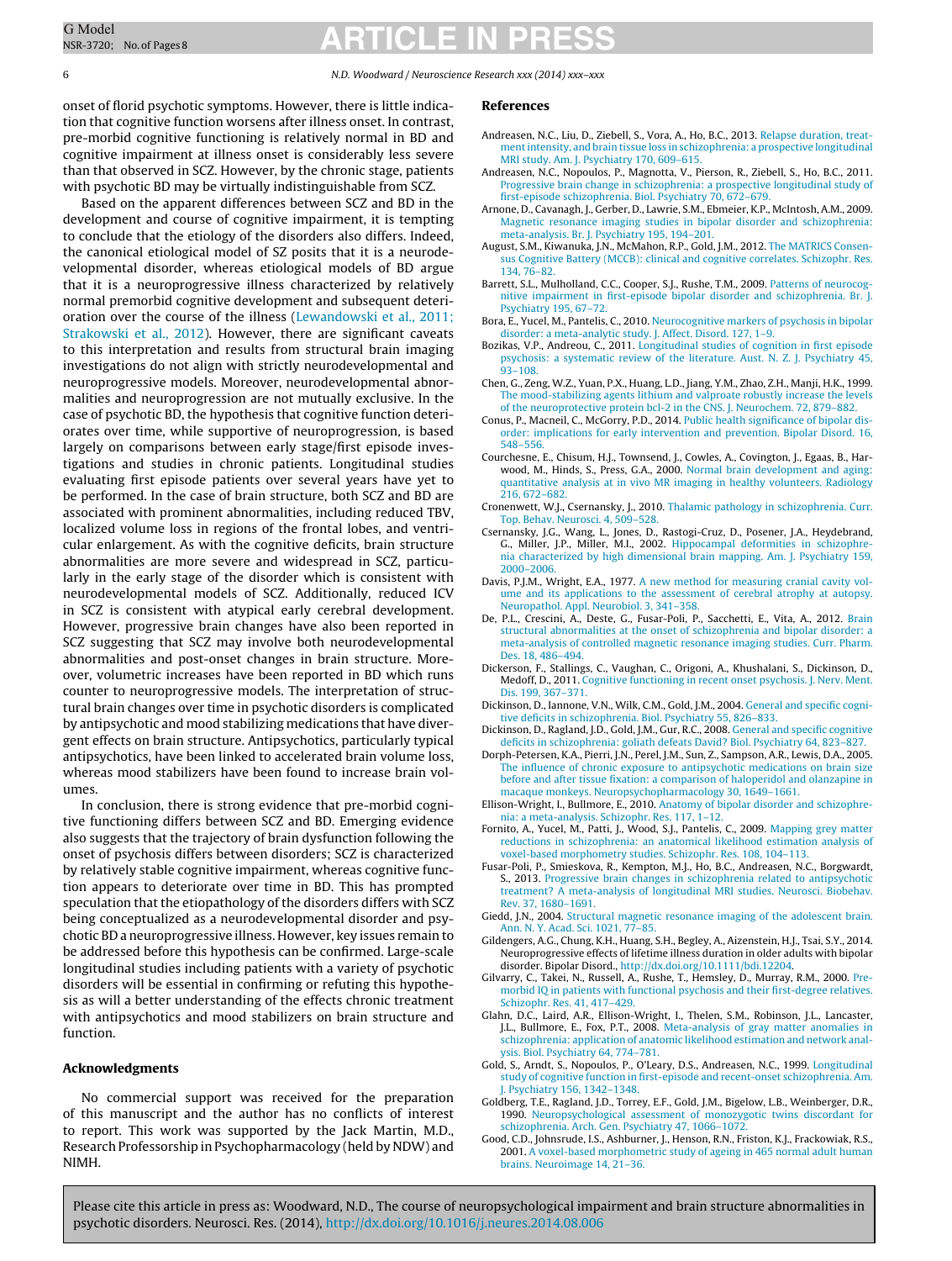#### N.D. Woodward / Neuroscience Research xxx (2014) xxx–xxx 7

- <span id="page-6-0"></span>Green, M.F., Kern, R.S., Braff, D.L., Mintz, J., 2000. [Neurocognitive](http://refhub.elsevier.com/S0168-0102(14)00182-5/sbref0155) [deficits](http://refhub.elsevier.com/S0168-0102(14)00182-5/sbref0155) [and](http://refhub.elsevier.com/S0168-0102(14)00182-5/sbref0155) [func](http://refhub.elsevier.com/S0168-0102(14)00182-5/sbref0155)[tional](http://refhub.elsevier.com/S0168-0102(14)00182-5/sbref0155) [outcome](http://refhub.elsevier.com/S0168-0102(14)00182-5/sbref0155) [in](http://refhub.elsevier.com/S0168-0102(14)00182-5/sbref0155) [schizophrenia:](http://refhub.elsevier.com/S0168-0102(14)00182-5/sbref0155) [are](http://refhub.elsevier.com/S0168-0102(14)00182-5/sbref0155) [we](http://refhub.elsevier.com/S0168-0102(14)00182-5/sbref0155) [measuring](http://refhub.elsevier.com/S0168-0102(14)00182-5/sbref0155) [the](http://refhub.elsevier.com/S0168-0102(14)00182-5/sbref0155) [right](http://refhub.elsevier.com/S0168-0102(14)00182-5/sbref0155) [stuff?](http://refhub.elsevier.com/S0168-0102(14)00182-5/sbref0155) [Schizophr.](http://refhub.elsevier.com/S0168-0102(14)00182-5/sbref0155) [Bull.](http://refhub.elsevier.com/S0168-0102(14)00182-5/sbref0155) [26,](http://refhub.elsevier.com/S0168-0102(14)00182-5/sbref0155) [119](http://refhub.elsevier.com/S0168-0102(14)00182-5/sbref0155)–[136.](http://refhub.elsevier.com/S0168-0102(14)00182-5/sbref0155)
- Hafeman, D.M., Chang, K.D., Garrett, A.S., Sanders, E.M., Phillips, M.L., 2012. [Effects](http://refhub.elsevier.com/S0168-0102(14)00182-5/sbref0160) [of](http://refhub.elsevier.com/S0168-0102(14)00182-5/sbref0160) [medication](http://refhub.elsevier.com/S0168-0102(14)00182-5/sbref0160) [on](http://refhub.elsevier.com/S0168-0102(14)00182-5/sbref0160) [neuroimaging](http://refhub.elsevier.com/S0168-0102(14)00182-5/sbref0160) [findings](http://refhub.elsevier.com/S0168-0102(14)00182-5/sbref0160) [in](http://refhub.elsevier.com/S0168-0102(14)00182-5/sbref0160) [bipolar](http://refhub.elsevier.com/S0168-0102(14)00182-5/sbref0160) [disorder:](http://refhub.elsevier.com/S0168-0102(14)00182-5/sbref0160) [an](http://refhub.elsevier.com/S0168-0102(14)00182-5/sbref0160) [updated](http://refhub.elsevier.com/S0168-0102(14)00182-5/sbref0160) [review.](http://refhub.elsevier.com/S0168-0102(14)00182-5/sbref0160) [Bipolar](http://refhub.elsevier.com/S0168-0102(14)00182-5/sbref0160) [Disord.](http://refhub.elsevier.com/S0168-0102(14)00182-5/sbref0160) [14,](http://refhub.elsevier.com/S0168-0102(14)00182-5/sbref0160) [375–410.](http://refhub.elsevier.com/S0168-0102(14)00182-5/sbref0160)
- Heaton, R.K., Chelune, G.J., Talley, J.L., Kay, G.G., Curtiss, G., 1993. [Wisconsin](http://refhub.elsevier.com/S0168-0102(14)00182-5/sbref0165) [Card](http://refhub.elsevier.com/S0168-0102(14)00182-5/sbref0165) [Sorting](http://refhub.elsevier.com/S0168-0102(14)00182-5/sbref0165) [Test:](http://refhub.elsevier.com/S0168-0102(14)00182-5/sbref0165) [Revised](http://refhub.elsevier.com/S0168-0102(14)00182-5/sbref0165) [and](http://refhub.elsevier.com/S0168-0102(14)00182-5/sbref0165) [Expanded.](http://refhub.elsevier.com/S0168-0102(14)00182-5/sbref0165) [Psychological](http://refhub.elsevier.com/S0168-0102(14)00182-5/sbref0165) [Assessment](http://refhub.elsevier.com/S0168-0102(14)00182-5/sbref0165) [Resources,](http://refhub.elsevier.com/S0168-0102(14)00182-5/sbref0165) [Inc.,](http://refhub.elsevier.com/S0168-0102(14)00182-5/sbref0165) [Odessa,](http://refhub.elsevier.com/S0168-0102(14)00182-5/sbref0165) [FL.](http://refhub.elsevier.com/S0168-0102(14)00182-5/sbref0165)
- Heckers, S., 2013. [What](http://refhub.elsevier.com/S0168-0102(14)00182-5/sbref0170) [is](http://refhub.elsevier.com/S0168-0102(14)00182-5/sbref0170) [the](http://refhub.elsevier.com/S0168-0102(14)00182-5/sbref0170) [core](http://refhub.elsevier.com/S0168-0102(14)00182-5/sbref0170) [of](http://refhub.elsevier.com/S0168-0102(14)00182-5/sbref0170) [schizophrenia?](http://refhub.elsevier.com/S0168-0102(14)00182-5/sbref0170) [JAMA](http://refhub.elsevier.com/S0168-0102(14)00182-5/sbref0170) [Psychiatry](http://refhub.elsevier.com/S0168-0102(14)00182-5/sbref0170) [70,](http://refhub.elsevier.com/S0168-0102(14)00182-5/sbref0170) [1009–1010.](http://refhub.elsevier.com/S0168-0102(14)00182-5/sbref0170)
- Hegarty, J.D., Baldessarini, R.J., Tohen, M., Waternaux, C., Oepen, G., 1994. [One](http://refhub.elsevier.com/S0168-0102(14)00182-5/sbref0175) [hun](http://refhub.elsevier.com/S0168-0102(14)00182-5/sbref0175)[dred](http://refhub.elsevier.com/S0168-0102(14)00182-5/sbref0175) [years](http://refhub.elsevier.com/S0168-0102(14)00182-5/sbref0175) [of](http://refhub.elsevier.com/S0168-0102(14)00182-5/sbref0175) [schizophrenia:](http://refhub.elsevier.com/S0168-0102(14)00182-5/sbref0175) [a](http://refhub.elsevier.com/S0168-0102(14)00182-5/sbref0175) [meta-analysis](http://refhub.elsevier.com/S0168-0102(14)00182-5/sbref0175) [of](http://refhub.elsevier.com/S0168-0102(14)00182-5/sbref0175) [the](http://refhub.elsevier.com/S0168-0102(14)00182-5/sbref0175) [outcome](http://refhub.elsevier.com/S0168-0102(14)00182-5/sbref0175) [literature.](http://refhub.elsevier.com/S0168-0102(14)00182-5/sbref0175) [Am.](http://refhub.elsevier.com/S0168-0102(14)00182-5/sbref0175) [J.](http://refhub.elsevier.com/S0168-0102(14)00182-5/sbref0175) [Psychiatry](http://refhub.elsevier.com/S0168-0102(14)00182-5/sbref0175) [151,](http://refhub.elsevier.com/S0168-0102(14)00182-5/sbref0175) 1409-1416
- Heinrichs, R.W., Zakzanis, K.K., 1998. [Neurocognitive](http://refhub.elsevier.com/S0168-0102(14)00182-5/sbref0180) [deficit](http://refhub.elsevier.com/S0168-0102(14)00182-5/sbref0180) [in](http://refhub.elsevier.com/S0168-0102(14)00182-5/sbref0180) schizophre-<br>nia: a quantitative review of the evidence. Neuropsychology 12. [a](http://refhub.elsevier.com/S0168-0102(14)00182-5/sbref0180) [quantitative](http://refhub.elsevier.com/S0168-0102(14)00182-5/sbref0180) [review](http://refhub.elsevier.com/S0168-0102(14)00182-5/sbref0180) [of](http://refhub.elsevier.com/S0168-0102(14)00182-5/sbref0180) [the](http://refhub.elsevier.com/S0168-0102(14)00182-5/sbref0180) [evidence.](http://refhub.elsevier.com/S0168-0102(14)00182-5/sbref0180) [Neuropsychology](http://refhub.elsevier.com/S0168-0102(14)00182-5/sbref0180) [12,](http://refhub.elsevier.com/S0168-0102(14)00182-5/sbref0180) [426–445.](http://refhub.elsevier.com/S0168-0102(14)00182-5/sbref0180)
- Hill, S.K., Reilly, J.L., Harris, M.S., Rosen, C., Marvin, R.W., Deleon, O., Sweeney, J.A., 2009. [A](http://refhub.elsevier.com/S0168-0102(14)00182-5/sbref0185) [comparison](http://refhub.elsevier.com/S0168-0102(14)00182-5/sbref0185) [of](http://refhub.elsevier.com/S0168-0102(14)00182-5/sbref0185) [neuropsychological](http://refhub.elsevier.com/S0168-0102(14)00182-5/sbref0185) [dysfunction](http://refhub.elsevier.com/S0168-0102(14)00182-5/sbref0185) [in](http://refhub.elsevier.com/S0168-0102(14)00182-5/sbref0185) [first-episode](http://refhub.elsevier.com/S0168-0102(14)00182-5/sbref0185) [psy](http://refhub.elsevier.com/S0168-0102(14)00182-5/sbref0185)[chosis](http://refhub.elsevier.com/S0168-0102(14)00182-5/sbref0185) [patients](http://refhub.elsevier.com/S0168-0102(14)00182-5/sbref0185) [with](http://refhub.elsevier.com/S0168-0102(14)00182-5/sbref0185) [unipolar](http://refhub.elsevier.com/S0168-0102(14)00182-5/sbref0185) [depression,](http://refhub.elsevier.com/S0168-0102(14)00182-5/sbref0185) [bipolar](http://refhub.elsevier.com/S0168-0102(14)00182-5/sbref0185) [disorder,](http://refhub.elsevier.com/S0168-0102(14)00182-5/sbref0185) [and](http://refhub.elsevier.com/S0168-0102(14)00182-5/sbref0185) [schizophrenia.](http://refhub.elsevier.com/S0168-0102(14)00182-5/sbref0185) [Schizophr.](http://refhub.elsevier.com/S0168-0102(14)00182-5/sbref0185) [Res.](http://refhub.elsevier.com/S0168-0102(14)00182-5/sbref0185) [113,](http://refhub.elsevier.com/S0168-0102(14)00182-5/sbref0185) [167–175.](http://refhub.elsevier.com/S0168-0102(14)00182-5/sbref0185)
- Hulshoff Pol, H.E., Kahn, R.S., 2008. [What](http://refhub.elsevier.com/S0168-0102(14)00182-5/sbref0190) [happens](http://refhub.elsevier.com/S0168-0102(14)00182-5/sbref0190) [after](http://refhub.elsevier.com/S0168-0102(14)00182-5/sbref0190) [the](http://refhub.elsevier.com/S0168-0102(14)00182-5/sbref0190) [first](http://refhub.elsevier.com/S0168-0102(14)00182-5/sbref0190) [episode?](http://refhub.elsevier.com/S0168-0102(14)00182-5/sbref0190) [A](http://refhub.elsevier.com/S0168-0102(14)00182-5/sbref0190) [review](http://refhub.elsevier.com/S0168-0102(14)00182-5/sbref0190) [of](http://refhub.elsevier.com/S0168-0102(14)00182-5/sbref0190) [progressive](http://refhub.elsevier.com/S0168-0102(14)00182-5/sbref0190) [brain](http://refhub.elsevier.com/S0168-0102(14)00182-5/sbref0190) [changes](http://refhub.elsevier.com/S0168-0102(14)00182-5/sbref0190) [in](http://refhub.elsevier.com/S0168-0102(14)00182-5/sbref0190) [chronically](http://refhub.elsevier.com/S0168-0102(14)00182-5/sbref0190) [ill](http://refhub.elsevier.com/S0168-0102(14)00182-5/sbref0190) [patients](http://refhub.elsevier.com/S0168-0102(14)00182-5/sbref0190) [with](http://refhub.elsevier.com/S0168-0102(14)00182-5/sbref0190) [schizophrenia.](http://refhub.elsevier.com/S0168-0102(14)00182-5/sbref0190) [Schizophr.](http://refhub.elsevier.com/S0168-0102(14)00182-5/sbref0190) [Bull.](http://refhub.elsevier.com/S0168-0102(14)00182-5/sbref0190) [34,](http://refhub.elsevier.com/S0168-0102(14)00182-5/sbref0190) [354–366.](http://refhub.elsevier.com/S0168-0102(14)00182-5/sbref0190)
- Kahn, R.S., Keefe, R.S., 2013. [Schizophrenia](http://refhub.elsevier.com/S0168-0102(14)00182-5/sbref0195) [is](http://refhub.elsevier.com/S0168-0102(14)00182-5/sbref0195) [a](http://refhub.elsevier.com/S0168-0102(14)00182-5/sbref0195) [cognitive](http://refhub.elsevier.com/S0168-0102(14)00182-5/sbref0195) [illness:](http://refhub.elsevier.com/S0168-0102(14)00182-5/sbref0195) [time](http://refhub.elsevier.com/S0168-0102(14)00182-5/sbref0195) [for](http://refhub.elsevier.com/S0168-0102(14)00182-5/sbref0195) [a](http://refhub.elsevier.com/S0168-0102(14)00182-5/sbref0195) [change](http://refhub.elsevier.com/S0168-0102(14)00182-5/sbref0195) [in](http://refhub.elsevier.com/S0168-0102(14)00182-5/sbref0195) [focus.](http://refhub.elsevier.com/S0168-0102(14)00182-5/sbref0195) [JAMA](http://refhub.elsevier.com/S0168-0102(14)00182-5/sbref0195) [Psychiatry](http://refhub.elsevier.com/S0168-0102(14)00182-5/sbref0195) [70,](http://refhub.elsevier.com/S0168-0102(14)00182-5/sbref0195) [1107–1112.](http://refhub.elsevier.com/S0168-0102(14)00182-5/sbref0195)
- Kamdar, M.R., Gomez, R.A., Ascherman, J.A., 2009. [Intracranial](http://refhub.elsevier.com/S0168-0102(14)00182-5/sbref0200) [volumes](http://refhub.elsevier.com/S0168-0102(14)00182-5/sbref0200) [in](http://refhub.elsevier.com/S0168-0102(14)00182-5/sbref0200) [a](http://refhub.elsevier.com/S0168-0102(14)00182-5/sbref0200) [large](http://refhub.elsevier.com/S0168-0102(14)00182-5/sbref0200) [series](http://refhub.elsevier.com/S0168-0102(14)00182-5/sbref0200) [of](http://refhub.elsevier.com/S0168-0102(14)00182-5/sbref0200) [healthy](http://refhub.elsevier.com/S0168-0102(14)00182-5/sbref0200) [children.](http://refhub.elsevier.com/S0168-0102(14)00182-5/sbref0200) [Plast.](http://refhub.elsevier.com/S0168-0102(14)00182-5/sbref0200) [Reconstr.](http://refhub.elsevier.com/S0168-0102(14)00182-5/sbref0200) [Surg.](http://refhub.elsevier.com/S0168-0102(14)00182-5/sbref0200) [124,](http://refhub.elsevier.com/S0168-0102(14)00182-5/sbref0200) [2072](http://refhub.elsevier.com/S0168-0102(14)00182-5/sbref0200)–[2075.](http://refhub.elsevier.com/S0168-0102(14)00182-5/sbref0200)
- Keefe, R.S., Eesley, C.E., Poe, M.P., 2005. [Defining](http://refhub.elsevier.com/S0168-0102(14)00182-5/sbref0205) [a](http://refhub.elsevier.com/S0168-0102(14)00182-5/sbref0205) [cognitive](http://refhub.elsevier.com/S0168-0102(14)00182-5/sbref0205) [function](http://refhub.elsevier.com/S0168-0102(14)00182-5/sbref0205) [decrement](http://refhub.elsevier.com/S0168-0102(14)00182-5/sbref0205) [in](http://refhub.elsevier.com/S0168-0102(14)00182-5/sbref0205) [schizophrenia.](http://refhub.elsevier.com/S0168-0102(14)00182-5/sbref0205) [Biol.](http://refhub.elsevier.com/S0168-0102(14)00182-5/sbref0205) [Psychiatry](http://refhub.elsevier.com/S0168-0102(14)00182-5/sbref0205) [57,](http://refhub.elsevier.com/S0168-0102(14)00182-5/sbref0205) [688](http://refhub.elsevier.com/S0168-0102(14)00182-5/sbref0205)–[691.](http://refhub.elsevier.com/S0168-0102(14)00182-5/sbref0205)
- Kempton, M.J., Stahl, D.,Williams, S.C., DeLisi, L.E., 2010. [Progressive](http://refhub.elsevier.com/S0168-0102(14)00182-5/sbref0210) [lateral](http://refhub.elsevier.com/S0168-0102(14)00182-5/sbref0210) [ventricu](http://refhub.elsevier.com/S0168-0102(14)00182-5/sbref0210)[lar](http://refhub.elsevier.com/S0168-0102(14)00182-5/sbref0210) [enlargement](http://refhub.elsevier.com/S0168-0102(14)00182-5/sbref0210) [in](http://refhub.elsevier.com/S0168-0102(14)00182-5/sbref0210) [schizophrenia:](http://refhub.elsevier.com/S0168-0102(14)00182-5/sbref0210) [a](http://refhub.elsevier.com/S0168-0102(14)00182-5/sbref0210) [meta-analysis](http://refhub.elsevier.com/S0168-0102(14)00182-5/sbref0210) [of](http://refhub.elsevier.com/S0168-0102(14)00182-5/sbref0210) [longitudinal](http://refhub.elsevier.com/S0168-0102(14)00182-5/sbref0210) [MRI](http://refhub.elsevier.com/S0168-0102(14)00182-5/sbref0210) [studies.](http://refhub.elsevier.com/S0168-0102(14)00182-5/sbref0210) [Schizophr.](http://refhub.elsevier.com/S0168-0102(14)00182-5/sbref0210) [Res.](http://refhub.elsevier.com/S0168-0102(14)00182-5/sbref0210) [120,](http://refhub.elsevier.com/S0168-0102(14)00182-5/sbref0210) [54](http://refhub.elsevier.com/S0168-0102(14)00182-5/sbref0210)–[62.](http://refhub.elsevier.com/S0168-0102(14)00182-5/sbref0210)
- Khandaker, G.M., Barnett, J.H., White, I.R., Jones, P.B., 2011. [A](http://refhub.elsevier.com/S0168-0102(14)00182-5/sbref0215) [quantitative](http://refhub.elsevier.com/S0168-0102(14)00182-5/sbref0215) [meta-analysis](http://refhub.elsevier.com/S0168-0102(14)00182-5/sbref0215) [of](http://refhub.elsevier.com/S0168-0102(14)00182-5/sbref0215) [population-based](http://refhub.elsevier.com/S0168-0102(14)00182-5/sbref0215) [studies](http://refhub.elsevier.com/S0168-0102(14)00182-5/sbref0215) [of](http://refhub.elsevier.com/S0168-0102(14)00182-5/sbref0215) [premorbid](http://refhub.elsevier.com/S0168-0102(14)00182-5/sbref0215) [intelligence](http://refhub.elsevier.com/S0168-0102(14)00182-5/sbref0215) [and](http://refhub.elsevier.com/S0168-0102(14)00182-5/sbref0215) [schizophrenia.](http://refhub.elsevier.com/S0168-0102(14)00182-5/sbref0215) [Schizophr.](http://refhub.elsevier.com/S0168-0102(14)00182-5/sbref0215) [Res.](http://refhub.elsevier.com/S0168-0102(14)00182-5/sbref0215) [132,](http://refhub.elsevier.com/S0168-0102(14)00182-5/sbref0215) [220–227.](http://refhub.elsevier.com/S0168-0102(14)00182-5/sbref0215)
- Koenen, K.C., Moffitt, T.E., Roberts, A.L., Martin, L.T., Kubzansky, L., Harrington, H., Poulton, R., Caspi, A., 2009. [Childhood](http://refhub.elsevier.com/S0168-0102(14)00182-5/sbref0220) [IQ](http://refhub.elsevier.com/S0168-0102(14)00182-5/sbref0220) [and](http://refhub.elsevier.com/S0168-0102(14)00182-5/sbref0220) [adult](http://refhub.elsevier.com/S0168-0102(14)00182-5/sbref0220) [mental](http://refhub.elsevier.com/S0168-0102(14)00182-5/sbref0220) [disorders:](http://refhub.elsevier.com/S0168-0102(14)00182-5/sbref0220) [a](http://refhub.elsevier.com/S0168-0102(14)00182-5/sbref0220) [test](http://refhub.elsevier.com/S0168-0102(14)00182-5/sbref0220) [of](http://refhub.elsevier.com/S0168-0102(14)00182-5/sbref0220) [the](http://refhub.elsevier.com/S0168-0102(14)00182-5/sbref0220) [cognitive](http://refhub.elsevier.com/S0168-0102(14)00182-5/sbref0220) [reserve](http://refhub.elsevier.com/S0168-0102(14)00182-5/sbref0220) [hypothesis.](http://refhub.elsevier.com/S0168-0102(14)00182-5/sbref0220) [Am.](http://refhub.elsevier.com/S0168-0102(14)00182-5/sbref0220) [J.](http://refhub.elsevier.com/S0168-0102(14)00182-5/sbref0220) [Psychiatry](http://refhub.elsevier.com/S0168-0102(14)00182-5/sbref0220) [166,](http://refhub.elsevier.com/S0168-0102(14)00182-5/sbref0220) [50](http://refhub.elsevier.com/S0168-0102(14)00182-5/sbref0220)–[57.](http://refhub.elsevier.com/S0168-0102(14)00182-5/sbref0220)
- Lenroot, R.K., Gogtay, N., Greenstein, D.K., Wells, E.M., Wallace, G.L., Clasen, L.S., Blumenthal, J.D., Lerch, J., Zijdenbos,A.P., Evans,A.C., Thompson, P.M., Giedd, J.N., 2007. [Sexual](http://refhub.elsevier.com/S0168-0102(14)00182-5/sbref0225) [dimorphism](http://refhub.elsevier.com/S0168-0102(14)00182-5/sbref0225) [of](http://refhub.elsevier.com/S0168-0102(14)00182-5/sbref0225) [brain](http://refhub.elsevier.com/S0168-0102(14)00182-5/sbref0225) [developmental](http://refhub.elsevier.com/S0168-0102(14)00182-5/sbref0225) [trajectories](http://refhub.elsevier.com/S0168-0102(14)00182-5/sbref0225) [during](http://refhub.elsevier.com/S0168-0102(14)00182-5/sbref0225) [childhood](http://refhub.elsevier.com/S0168-0102(14)00182-5/sbref0225) [and](http://refhub.elsevier.com/S0168-0102(14)00182-5/sbref0225) [adolescence.](http://refhub.elsevier.com/S0168-0102(14)00182-5/sbref0225) [Neuroimage](http://refhub.elsevier.com/S0168-0102(14)00182-5/sbref0225) [36,](http://refhub.elsevier.com/S0168-0102(14)00182-5/sbref0225) [1065–1073.](http://refhub.elsevier.com/S0168-0102(14)00182-5/sbref0225)
- Lewandowski, K.E., Cohen, B.M., Ongur, D., 2011. [Evolution](http://refhub.elsevier.com/S0168-0102(14)00182-5/sbref0230) [of](http://refhub.elsevier.com/S0168-0102(14)00182-5/sbref0230) [neuropsychological](http://refhub.elsevier.com/S0168-0102(14)00182-5/sbref0230) [dysfunction](http://refhub.elsevier.com/S0168-0102(14)00182-5/sbref0230) [during](http://refhub.elsevier.com/S0168-0102(14)00182-5/sbref0230) [the](http://refhub.elsevier.com/S0168-0102(14)00182-5/sbref0230) [course](http://refhub.elsevier.com/S0168-0102(14)00182-5/sbref0230) [of](http://refhub.elsevier.com/S0168-0102(14)00182-5/sbref0230) [schizophrenia](http://refhub.elsevier.com/S0168-0102(14)00182-5/sbref0230) [and](http://refhub.elsevier.com/S0168-0102(14)00182-5/sbref0230) [bipolar](http://refhub.elsevier.com/S0168-0102(14)00182-5/sbref0230) [disorder.](http://refhub.elsevier.com/S0168-0102(14)00182-5/sbref0230) [Psychol.](http://refhub.elsevier.com/S0168-0102(14)00182-5/sbref0230) [Med.](http://refhub.elsevier.com/S0168-0102(14)00182-5/sbref0230) [41,](http://refhub.elsevier.com/S0168-0102(14)00182-5/sbref0230) [225–241.](http://refhub.elsevier.com/S0168-0102(14)00182-5/sbref0230)
- Lezak, M.D., 1995. [Neuropsychological](http://refhub.elsevier.com/S0168-0102(14)00182-5/sbref0235) [Assessment,](http://refhub.elsevier.com/S0168-0102(14)00182-5/sbref0235) [third](http://refhub.elsevier.com/S0168-0102(14)00182-5/sbref0235) [edn,](http://refhub.elsevier.com/S0168-0102(14)00182-5/sbref0235) [Oxford/New](http://refhub.elsevier.com/S0168-0102(14)00182-5/sbref0235) [York.](http://refhub.elsevier.com/S0168-0102(14)00182-5/sbref0235)
- Lieberman, J.A., Tollefson, G.D., Charles, C., Zipursky, R., Sharma, T., Kahn, R.S., Keefe, R.S., Green, A.I., Gur, R.E., McEvoy, J., Perkins, D., Hamer, R.M., Gu, H., Tohen, M., 2005.[Antipsychotic](http://refhub.elsevier.com/S0168-0102(14)00182-5/sbref0240) [drug](http://refhub.elsevier.com/S0168-0102(14)00182-5/sbref0240) [effects](http://refhub.elsevier.com/S0168-0102(14)00182-5/sbref0240) [on](http://refhub.elsevier.com/S0168-0102(14)00182-5/sbref0240) [brain](http://refhub.elsevier.com/S0168-0102(14)00182-5/sbref0240) [morphology](http://refhub.elsevier.com/S0168-0102(14)00182-5/sbref0240) [in](http://refhub.elsevier.com/S0168-0102(14)00182-5/sbref0240) [first-episode](http://refhub.elsevier.com/S0168-0102(14)00182-5/sbref0240) [psychosis.](http://refhub.elsevier.com/S0168-0102(14)00182-5/sbref0240) [Arch.](http://refhub.elsevier.com/S0168-0102(14)00182-5/sbref0240) [Gen.](http://refhub.elsevier.com/S0168-0102(14)00182-5/sbref0240) [Psychiatry](http://refhub.elsevier.com/S0168-0102(14)00182-5/sbref0240) [62,](http://refhub.elsevier.com/S0168-0102(14)00182-5/sbref0240) [361–370.](http://refhub.elsevier.com/S0168-0102(14)00182-5/sbref0240)
- Lim, C.S., Baldessarini, R.J., Vieta, E., Yucel, M., Bora, E., Sim, K., 2013. [Longitudi](http://refhub.elsevier.com/S0168-0102(14)00182-5/sbref0245)[nal](http://refhub.elsevier.com/S0168-0102(14)00182-5/sbref0245) [neuroimaging](http://refhub.elsevier.com/S0168-0102(14)00182-5/sbref0245) [and](http://refhub.elsevier.com/S0168-0102(14)00182-5/sbref0245) [neuropsychological](http://refhub.elsevier.com/S0168-0102(14)00182-5/sbref0245) [changes](http://refhub.elsevier.com/S0168-0102(14)00182-5/sbref0245) [in](http://refhub.elsevier.com/S0168-0102(14)00182-5/sbref0245) [bipolar](http://refhub.elsevier.com/S0168-0102(14)00182-5/sbref0245) [disorder](http://refhub.elsevier.com/S0168-0102(14)00182-5/sbref0245) [patients:](http://refhub.elsevier.com/S0168-0102(14)00182-5/sbref0245) [review](http://refhub.elsevier.com/S0168-0102(14)00182-5/sbref0245) [of](http://refhub.elsevier.com/S0168-0102(14)00182-5/sbref0245) [the](http://refhub.elsevier.com/S0168-0102(14)00182-5/sbref0245) [evidence.](http://refhub.elsevier.com/S0168-0102(14)00182-5/sbref0245) [Neurosci.](http://refhub.elsevier.com/S0168-0102(14)00182-5/sbref0245) [Biobehav.](http://refhub.elsevier.com/S0168-0102(14)00182-5/sbref0245) [Rev.](http://refhub.elsevier.com/S0168-0102(14)00182-5/sbref0245) [37,](http://refhub.elsevier.com/S0168-0102(14)00182-5/sbref0245) [418–435.](http://refhub.elsevier.com/S0168-0102(14)00182-5/sbref0245)
- Lourenco, F., Casey, B.J., 2013. [Adjusting](http://refhub.elsevier.com/S0168-0102(14)00182-5/sbref0250) [behavior](http://refhub.elsevier.com/S0168-0102(14)00182-5/sbref0250) [to](http://refhub.elsevier.com/S0168-0102(14)00182-5/sbref0250) [changing](http://refhub.elsevier.com/S0168-0102(14)00182-5/sbref0250) [environmental](http://refhub.elsevier.com/S0168-0102(14)00182-5/sbref0250) [demands](http://refhub.elsevier.com/S0168-0102(14)00182-5/sbref0250) [with](http://refhub.elsevier.com/S0168-0102(14)00182-5/sbref0250) [development.](http://refhub.elsevier.com/S0168-0102(14)00182-5/sbref0250) [Neurosci.](http://refhub.elsevier.com/S0168-0102(14)00182-5/sbref0250) [Biobehav.](http://refhub.elsevier.com/S0168-0102(14)00182-5/sbref0250) [Rev.](http://refhub.elsevier.com/S0168-0102(14)00182-5/sbref0250) [37,](http://refhub.elsevier.com/S0168-0102(14)00182-5/sbref0250) [2233–2242.](http://refhub.elsevier.com/S0168-0102(14)00182-5/sbref0250)
- Maier, W., Zobel, A., Wagner, M., 2006. [Schizophrenia](http://refhub.elsevier.com/S0168-0102(14)00182-5/sbref0255) [and](http://refhub.elsevier.com/S0168-0102(14)00182-5/sbref0255) [bipolar](http://refhub.elsevier.com/S0168-0102(14)00182-5/sbref0255) [disorder:](http://refhub.elsevier.com/S0168-0102(14)00182-5/sbref0255) [differ](http://refhub.elsevier.com/S0168-0102(14)00182-5/sbref0255)[ences](http://refhub.elsevier.com/S0168-0102(14)00182-5/sbref0255) [and](http://refhub.elsevier.com/S0168-0102(14)00182-5/sbref0255) [overlaps.](http://refhub.elsevier.com/S0168-0102(14)00182-5/sbref0255) [Curr.](http://refhub.elsevier.com/S0168-0102(14)00182-5/sbref0255) [Opin.](http://refhub.elsevier.com/S0168-0102(14)00182-5/sbref0255) [Psychiatry](http://refhub.elsevier.com/S0168-0102(14)00182-5/sbref0255) [19,](http://refhub.elsevier.com/S0168-0102(14)00182-5/sbref0255) [165–170.](http://refhub.elsevier.com/S0168-0102(14)00182-5/sbref0255)
- Manji, H.K., Moore, G.J., Chen, G., 1999. [Lithium](http://refhub.elsevier.com/S0168-0102(14)00182-5/sbref0260) [at](http://refhub.elsevier.com/S0168-0102(14)00182-5/sbref0260) [50:](http://refhub.elsevier.com/S0168-0102(14)00182-5/sbref0260) [have](http://refhub.elsevier.com/S0168-0102(14)00182-5/sbref0260) [the](http://refhub.elsevier.com/S0168-0102(14)00182-5/sbref0260) [neuropro](http://refhub.elsevier.com/S0168-0102(14)00182-5/sbref0260)[tective](http://refhub.elsevier.com/S0168-0102(14)00182-5/sbref0260) [effects](http://refhub.elsevier.com/S0168-0102(14)00182-5/sbref0260) [of](http://refhub.elsevier.com/S0168-0102(14)00182-5/sbref0260) [this](http://refhub.elsevier.com/S0168-0102(14)00182-5/sbref0260) [unique](http://refhub.elsevier.com/S0168-0102(14)00182-5/sbref0260) [cation](http://refhub.elsevier.com/S0168-0102(14)00182-5/sbref0260) [been](http://refhub.elsevier.com/S0168-0102(14)00182-5/sbref0260) [overlooked?](http://refhub.elsevier.com/S0168-0102(14)00182-5/sbref0260) [Biol.](http://refhub.elsevier.com/S0168-0102(14)00182-5/sbref0260) [Psychiatry](http://refhub.elsevier.com/S0168-0102(14)00182-5/sbref0260) [46,](http://refhub.elsevier.com/S0168-0102(14)00182-5/sbref0260) [929–940.](http://refhub.elsevier.com/S0168-0102(14)00182-5/sbref0260)
- Mann-Wrobel, M.C., Carreno, J.T., Dickinson, D., 2011. [Meta-analysis](http://refhub.elsevier.com/S0168-0102(14)00182-5/sbref0265) [of](http://refhub.elsevier.com/S0168-0102(14)00182-5/sbref0265) [neuropsy](http://refhub.elsevier.com/S0168-0102(14)00182-5/sbref0265)chological function[in](http://refhub.elsevier.com/S0168-0102(14)00182-5/sbref0265)g in [euthymic](http://refhub.elsevier.com/S0168-0102(14)00182-5/sbref0265) [bipolar](http://refhub.elsevier.com/S0168-0102(14)00182-5/sbref0265) [disorder:](http://refhub.elsevier.com/S0168-0102(14)00182-5/sbref0265) [an](http://refhub.elsevier.com/S0168-0102(14)00182-5/sbref0265) [update](http://refhub.elsevier.com/S0168-0102(14)00182-5/sbref0265) [and](http://refhub.elsevier.com/S0168-0102(14)00182-5/sbref0265) [investigation](http://refhub.elsevier.com/S0168-0102(14)00182-5/sbref0265) [of](http://refhub.elsevier.com/S0168-0102(14)00182-5/sbref0265) [moderator](http://refhub.elsevier.com/S0168-0102(14)00182-5/sbref0265) [variables.](http://refhub.elsevier.com/S0168-0102(14)00182-5/sbref0265) [Bipolar](http://refhub.elsevier.com/S0168-0102(14)00182-5/sbref0265) [Disord.](http://refhub.elsevier.com/S0168-0102(14)00182-5/sbref0265) [13,](http://refhub.elsevier.com/S0168-0102(14)00182-5/sbref0265) [334–342.](http://refhub.elsevier.com/S0168-0102(14)00182-5/sbref0265)
- McCarley, R.W., Wible, C.G., Frumin, M., Hirayasu, Y., Levitt, J.J., Fischer, I.A., Shenton, M.E., 1999. [MRI](http://refhub.elsevier.com/S0168-0102(14)00182-5/sbref0270) [anatomy](http://refhub.elsevier.com/S0168-0102(14)00182-5/sbref0270) [of](http://refhub.elsevier.com/S0168-0102(14)00182-5/sbref0270) [schizophrenia.](http://refhub.elsevier.com/S0168-0102(14)00182-5/sbref0270) [Biol.](http://refhub.elsevier.com/S0168-0102(14)00182-5/sbref0270) [Psychiatry](http://refhub.elsevier.com/S0168-0102(14)00182-5/sbref0270) [45,](http://refhub.elsevier.com/S0168-0102(14)00182-5/sbref0270) [1099](http://refhub.elsevier.com/S0168-0102(14)00182-5/sbref0270)–[1119.](http://refhub.elsevier.com/S0168-0102(14)00182-5/sbref0270)
- Meier, M.H., Caspi, A., Reichenberg, A., Keefe, R.S., Fisher, H.L., Harrington, H., Houts, R., Poulton, R., Moffitt, T.E., 2014. [Neuropsychological](http://refhub.elsevier.com/S0168-0102(14)00182-5/sbref0275) [decline](http://refhub.elsevier.com/S0168-0102(14)00182-5/sbref0275) [in](http://refhub.elsevier.com/S0168-0102(14)00182-5/sbref0275) [schizophrenia](http://refhub.elsevier.com/S0168-0102(14)00182-5/sbref0275) [from](http://refhub.elsevier.com/S0168-0102(14)00182-5/sbref0275) [the](http://refhub.elsevier.com/S0168-0102(14)00182-5/sbref0275) [premorbid](http://refhub.elsevier.com/S0168-0102(14)00182-5/sbref0275) [to](http://refhub.elsevier.com/S0168-0102(14)00182-5/sbref0275) [the](http://refhub.elsevier.com/S0168-0102(14)00182-5/sbref0275) [postonset](http://refhub.elsevier.com/S0168-0102(14)00182-5/sbref0275) [period:](http://refhub.elsevier.com/S0168-0102(14)00182-5/sbref0275) [evidence](http://refhub.elsevier.com/S0168-0102(14)00182-5/sbref0275) [from](http://refhub.elsevier.com/S0168-0102(14)00182-5/sbref0275) [a](http://refhub.elsevier.com/S0168-0102(14)00182-5/sbref0275) [population](http://refhub.elsevier.com/S0168-0102(14)00182-5/sbref0275)[representative](http://refhub.elsevier.com/S0168-0102(14)00182-5/sbref0275) [longitudinal](http://refhub.elsevier.com/S0168-0102(14)00182-5/sbref0275) [study.](http://refhub.elsevier.com/S0168-0102(14)00182-5/sbref0275) [Am.](http://refhub.elsevier.com/S0168-0102(14)00182-5/sbref0275) [J.](http://refhub.elsevier.com/S0168-0102(14)00182-5/sbref0275) [Psychiatry](http://refhub.elsevier.com/S0168-0102(14)00182-5/sbref0275) [171,](http://refhub.elsevier.com/S0168-0102(14)00182-5/sbref0275) [91](http://refhub.elsevier.com/S0168-0102(14)00182-5/sbref0275)–[101.](http://refhub.elsevier.com/S0168-0102(14)00182-5/sbref0275)
- Meltzer, H.Y., 1999. [Outcome](http://refhub.elsevier.com/S0168-0102(14)00182-5/sbref0280) [in](http://refhub.elsevier.com/S0168-0102(14)00182-5/sbref0280) [schizophrenia:](http://refhub.elsevier.com/S0168-0102(14)00182-5/sbref0280) [beyond](http://refhub.elsevier.com/S0168-0102(14)00182-5/sbref0280) [symptom](http://refhub.elsevier.com/S0168-0102(14)00182-5/sbref0280) [reduction.](http://refhub.elsevier.com/S0168-0102(14)00182-5/sbref0280) [J.](http://refhub.elsevier.com/S0168-0102(14)00182-5/sbref0280) [Clin.](http://refhub.elsevier.com/S0168-0102(14)00182-5/sbref0280) [Psychiatry](http://refhub.elsevier.com/S0168-0102(14)00182-5/sbref0280) [60](http://refhub.elsevier.com/S0168-0102(14)00182-5/sbref0280) [\(Suppl.](http://refhub.elsevier.com/S0168-0102(14)00182-5/sbref0280) [3\),](http://refhub.elsevier.com/S0168-0102(14)00182-5/sbref0280) [3](http://refhub.elsevier.com/S0168-0102(14)00182-5/sbref0280)–[7.](http://refhub.elsevier.com/S0168-0102(14)00182-5/sbref0280)
- Mesholam-Gately, R.I., Giuliano, A.J., Goff, K.P., Faraone, S.V., Seidman, L.J., 2009. [Neurocognition](http://refhub.elsevier.com/S0168-0102(14)00182-5/sbref0285) [in](http://refhub.elsevier.com/S0168-0102(14)00182-5/sbref0285) [first-episode](http://refhub.elsevier.com/S0168-0102(14)00182-5/sbref0285) [schizophrenia:](http://refhub.elsevier.com/S0168-0102(14)00182-5/sbref0285) [a](http://refhub.elsevier.com/S0168-0102(14)00182-5/sbref0285) [meta-analytic](http://refhub.elsevier.com/S0168-0102(14)00182-5/sbref0285) [review.](http://refhub.elsevier.com/S0168-0102(14)00182-5/sbref0285) [Neu](http://refhub.elsevier.com/S0168-0102(14)00182-5/sbref0285)[ropsychology](http://refhub.elsevier.com/S0168-0102(14)00182-5/sbref0285) [23,](http://refhub.elsevier.com/S0168-0102(14)00182-5/sbref0285) [315](http://refhub.elsevier.com/S0168-0102(14)00182-5/sbref0285)–[336.](http://refhub.elsevier.com/S0168-0102(14)00182-5/sbref0285)
- Miyake, A., Friedman, N.P., Emerson, M.J., Witzki, A.H., Howerter, A., Wager, T.D., 2000. [The](http://refhub.elsevier.com/S0168-0102(14)00182-5/sbref0290) [unity](http://refhub.elsevier.com/S0168-0102(14)00182-5/sbref0290) [and](http://refhub.elsevier.com/S0168-0102(14)00182-5/sbref0290) [diversity](http://refhub.elsevier.com/S0168-0102(14)00182-5/sbref0290) [of](http://refhub.elsevier.com/S0168-0102(14)00182-5/sbref0290) [executive](http://refhub.elsevier.com/S0168-0102(14)00182-5/sbref0290) [functions](http://refhub.elsevier.com/S0168-0102(14)00182-5/sbref0290) [and](http://refhub.elsevier.com/S0168-0102(14)00182-5/sbref0290) [their](http://refhub.elsevier.com/S0168-0102(14)00182-5/sbref0290) [contributions](http://refhub.elsevier.com/S0168-0102(14)00182-5/sbref0290) [to](http://refhub.elsevier.com/S0168-0102(14)00182-5/sbref0290) [complex](http://refhub.elsevier.com/S0168-0102(14)00182-5/sbref0290) [Frontal](http://refhub.elsevier.com/S0168-0102(14)00182-5/sbref0290) [Lobe](http://refhub.elsevier.com/S0168-0102(14)00182-5/sbref0290) [tasks:](http://refhub.elsevier.com/S0168-0102(14)00182-5/sbref0290) [a](http://refhub.elsevier.com/S0168-0102(14)00182-5/sbref0290) [latent](http://refhub.elsevier.com/S0168-0102(14)00182-5/sbref0290) [variable](http://refhub.elsevier.com/S0168-0102(14)00182-5/sbref0290) [analysis.](http://refhub.elsevier.com/S0168-0102(14)00182-5/sbref0290) [Cognit.](http://refhub.elsevier.com/S0168-0102(14)00182-5/sbref0290) [Psychol.](http://refhub.elsevier.com/S0168-0102(14)00182-5/sbref0290) [41,](http://refhub.elsevier.com/S0168-0102(14)00182-5/sbref0290) [49–100.](http://refhub.elsevier.com/S0168-0102(14)00182-5/sbref0290)
- Nuechterlein, K.H., Barch, D.M., Gold, J.M., Goldberg, T.E., Green, M.F., Heaton, R.K., 2004. [Identification](http://refhub.elsevier.com/S0168-0102(14)00182-5/sbref0295) [of](http://refhub.elsevier.com/S0168-0102(14)00182-5/sbref0295) [separable](http://refhub.elsevier.com/S0168-0102(14)00182-5/sbref0295) [cognitive](http://refhub.elsevier.com/S0168-0102(14)00182-5/sbref0295) [factors](http://refhub.elsevier.com/S0168-0102(14)00182-5/sbref0295) [in](http://refhub.elsevier.com/S0168-0102(14)00182-5/sbref0295) [schizophrenia.](http://refhub.elsevier.com/S0168-0102(14)00182-5/sbref0295) [Schizophr.](http://refhub.elsevier.com/S0168-0102(14)00182-5/sbref0295) [Res.](http://refhub.elsevier.com/S0168-0102(14)00182-5/sbref0295) [72,](http://refhub.elsevier.com/S0168-0102(14)00182-5/sbref0295) [29–39.](http://refhub.elsevier.com/S0168-0102(14)00182-5/sbref0295)
- Olabi, B., Ellison-Wright, I., McIntosh, A.M., Wood, S.J., Bullmore, E., Lawrie, S.M., 2011. [Are](http://refhub.elsevier.com/S0168-0102(14)00182-5/sbref0300) [there](http://refhub.elsevier.com/S0168-0102(14)00182-5/sbref0300) [progressive](http://refhub.elsevier.com/S0168-0102(14)00182-5/sbref0300) [brain](http://refhub.elsevier.com/S0168-0102(14)00182-5/sbref0300) [changes](http://refhub.elsevier.com/S0168-0102(14)00182-5/sbref0300) [in](http://refhub.elsevier.com/S0168-0102(14)00182-5/sbref0300) [schizophrenia?](http://refhub.elsevier.com/S0168-0102(14)00182-5/sbref0300) [A](http://refhub.elsevier.com/S0168-0102(14)00182-5/sbref0300) [meta-analysis](http://refhub.elsevier.com/S0168-0102(14)00182-5/sbref0300) [of](http://refhub.elsevier.com/S0168-0102(14)00182-5/sbref0300) [structural](http://refhub.elsevier.com/S0168-0102(14)00182-5/sbref0300) [magnetic](http://refhub.elsevier.com/S0168-0102(14)00182-5/sbref0300) [resonance](http://refhub.elsevier.com/S0168-0102(14)00182-5/sbref0300) [imaging](http://refhub.elsevier.com/S0168-0102(14)00182-5/sbref0300) [studies.](http://refhub.elsevier.com/S0168-0102(14)00182-5/sbref0300) [Biol.](http://refhub.elsevier.com/S0168-0102(14)00182-5/sbref0300) [Psychiatry](http://refhub.elsevier.com/S0168-0102(14)00182-5/sbref0300) [70,](http://refhub.elsevier.com/S0168-0102(14)00182-5/sbref0300) [88–96.](http://refhub.elsevier.com/S0168-0102(14)00182-5/sbref0300)
- Palmer, B.W., Heaton, R.K., Paulsen, J.S., Kuck, J., Braff, D., Harris, M.J., Zisook, S., Jeste, D.V., 1997. [Is](http://refhub.elsevier.com/S0168-0102(14)00182-5/sbref0305) [it](http://refhub.elsevier.com/S0168-0102(14)00182-5/sbref0305) [possible](http://refhub.elsevier.com/S0168-0102(14)00182-5/sbref0305) [to](http://refhub.elsevier.com/S0168-0102(14)00182-5/sbref0305) [be](http://refhub.elsevier.com/S0168-0102(14)00182-5/sbref0305) [schizophrenic](http://refhub.elsevier.com/S0168-0102(14)00182-5/sbref0305) [yet](http://refhub.elsevier.com/S0168-0102(14)00182-5/sbref0305) [neuropsychologically](http://refhub.elsevier.com/S0168-0102(14)00182-5/sbref0305) [normal?](http://refhub.elsevier.com/S0168-0102(14)00182-5/sbref0305) [Neuropsychology](http://refhub.elsevier.com/S0168-0102(14)00182-5/sbref0305) [11,](http://refhub.elsevier.com/S0168-0102(14)00182-5/sbref0305) [437–446.](http://refhub.elsevier.com/S0168-0102(14)00182-5/sbref0305)
- Rapoport, J.L., Giedd, J.N., Gogtay, N., 2012. [Neurodevelopmental](http://refhub.elsevier.com/S0168-0102(14)00182-5/sbref0310) [model](http://refhub.elsevier.com/S0168-0102(14)00182-5/sbref0310) [of](http://refhub.elsevier.com/S0168-0102(14)00182-5/sbref0310) [schizophrenia:](http://refhub.elsevier.com/S0168-0102(14)00182-5/sbref0310) [update](http://refhub.elsevier.com/S0168-0102(14)00182-5/sbref0310) [2012.](http://refhub.elsevier.com/S0168-0102(14)00182-5/sbref0310) [Mol.](http://refhub.elsevier.com/S0168-0102(14)00182-5/sbref0310) [Psychiatry](http://refhub.elsevier.com/S0168-0102(14)00182-5/sbref0310) [17,](http://refhub.elsevier.com/S0168-0102(14)00182-5/sbref0310) [1228](http://refhub.elsevier.com/S0168-0102(14)00182-5/sbref0310)–[1238.](http://refhub.elsevier.com/S0168-0102(14)00182-5/sbref0310)
- Reichenberg, A., Harvey, P.D., Bowie, C.R., Mojtabai, R., Rabinowitz, J., Heaton, R.K., Bromet, E., 2009. [Neuropsychological](http://refhub.elsevier.com/S0168-0102(14)00182-5/sbref0315) [function](http://refhub.elsevier.com/S0168-0102(14)00182-5/sbref0315) [and](http://refhub.elsevier.com/S0168-0102(14)00182-5/sbref0315) [dysfunction](http://refhub.elsevier.com/S0168-0102(14)00182-5/sbref0315) [in](http://refhub.elsevier.com/S0168-0102(14)00182-5/sbref0315) [schizophrenia](http://refhub.elsevier.com/S0168-0102(14)00182-5/sbref0315) [and](http://refhub.elsevier.com/S0168-0102(14)00182-5/sbref0315) [psychotic](http://refhub.elsevier.com/S0168-0102(14)00182-5/sbref0315) [affective](http://refhub.elsevier.com/S0168-0102(14)00182-5/sbref0315) [disorders.](http://refhub.elsevier.com/S0168-0102(14)00182-5/sbref0315) [Schizophr.](http://refhub.elsevier.com/S0168-0102(14)00182-5/sbref0315) [Bull.](http://refhub.elsevier.com/S0168-0102(14)00182-5/sbref0315) [35,](http://refhub.elsevier.com/S0168-0102(14)00182-5/sbref0315) [1022](http://refhub.elsevier.com/S0168-0102(14)00182-5/sbref0315)–[1029.](http://refhub.elsevier.com/S0168-0102(14)00182-5/sbref0315)
- Reichenberg, A., Weiser, M., Rabinowitz, J., Caspi, A., Schmeidler, J., Mark, M., Kaplan, Z., Davidson, M., 2002. [A](http://refhub.elsevier.com/S0168-0102(14)00182-5/sbref0320) [population-based](http://refhub.elsevier.com/S0168-0102(14)00182-5/sbref0320) [cohort](http://refhub.elsevier.com/S0168-0102(14)00182-5/sbref0320) [study](http://refhub.elsevier.com/S0168-0102(14)00182-5/sbref0320) [of](http://refhub.elsevier.com/S0168-0102(14)00182-5/sbref0320) [premorbid](http://refhub.elsevier.com/S0168-0102(14)00182-5/sbref0320) [intel](http://refhub.elsevier.com/S0168-0102(14)00182-5/sbref0320)[lectual,](http://refhub.elsevier.com/S0168-0102(14)00182-5/sbref0320) [language,](http://refhub.elsevier.com/S0168-0102(14)00182-5/sbref0320) [and](http://refhub.elsevier.com/S0168-0102(14)00182-5/sbref0320) [behavioral](http://refhub.elsevier.com/S0168-0102(14)00182-5/sbref0320) [functioning](http://refhub.elsevier.com/S0168-0102(14)00182-5/sbref0320) [in](http://refhub.elsevier.com/S0168-0102(14)00182-5/sbref0320) [patients](http://refhub.elsevier.com/S0168-0102(14)00182-5/sbref0320) [with](http://refhub.elsevier.com/S0168-0102(14)00182-5/sbref0320) [schizophrenia,](http://refhub.elsevier.com/S0168-0102(14)00182-5/sbref0320) [schizoaffective](http://refhub.elsevier.com/S0168-0102(14)00182-5/sbref0320) [disorder,](http://refhub.elsevier.com/S0168-0102(14)00182-5/sbref0320) [and](http://refhub.elsevier.com/S0168-0102(14)00182-5/sbref0320) [nonpsychotic](http://refhub.elsevier.com/S0168-0102(14)00182-5/sbref0320) [bipolar](http://refhub.elsevier.com/S0168-0102(14)00182-5/sbref0320) [disorder.](http://refhub.elsevier.com/S0168-0102(14)00182-5/sbref0320) [Am.](http://refhub.elsevier.com/S0168-0102(14)00182-5/sbref0320) [J.](http://refhub.elsevier.com/S0168-0102(14)00182-5/sbref0320) [Psychiatry](http://refhub.elsevier.com/S0168-0102(14)00182-5/sbref0320) [159,](http://refhub.elsevier.com/S0168-0102(14)00182-5/sbref0320) [2027–2035.](http://refhub.elsevier.com/S0168-0102(14)00182-5/sbref0320)
- Reiss, A.L., Abrams, M.T., Singer, H.S., Ross, J.L., Denckla, M.B., 1996. [Brain](http://refhub.elsevier.com/S0168-0102(14)00182-5/sbref0325) [develop](http://refhub.elsevier.com/S0168-0102(14)00182-5/sbref0325)[ment,](http://refhub.elsevier.com/S0168-0102(14)00182-5/sbref0325) [gender](http://refhub.elsevier.com/S0168-0102(14)00182-5/sbref0325) [and](http://refhub.elsevier.com/S0168-0102(14)00182-5/sbref0325) [IQ](http://refhub.elsevier.com/S0168-0102(14)00182-5/sbref0325) [in](http://refhub.elsevier.com/S0168-0102(14)00182-5/sbref0325) [children.](http://refhub.elsevier.com/S0168-0102(14)00182-5/sbref0325) [A](http://refhub.elsevier.com/S0168-0102(14)00182-5/sbref0325) [volumetric](http://refhub.elsevier.com/S0168-0102(14)00182-5/sbref0325) [imaging](http://refhub.elsevier.com/S0168-0102(14)00182-5/sbref0325) [study.](http://refhub.elsevier.com/S0168-0102(14)00182-5/sbref0325) [Brain](http://refhub.elsevier.com/S0168-0102(14)00182-5/sbref0325) [119](http://refhub.elsevier.com/S0168-0102(14)00182-5/sbref0325) [\(Pt](http://refhub.elsevier.com/S0168-0102(14)00182-5/sbref0325) [5\),](http://refhub.elsevier.com/S0168-0102(14)00182-5/sbref0325) [1763–1774.](http://refhub.elsevier.com/S0168-0102(14)00182-5/sbref0325)
- Rimol, L.M., Nesvag, R., Hagler Jr., D.J., Bergmann, O., Fennema-Notestine, C., Hartberg, C.B., Haukvik, U.K., Lange, E., Pung, C.J., Server, A., Melle, I., Andreassen, O.A., Agartz, I., Dale, A.M., 2012. [Cortical](http://refhub.elsevier.com/S0168-0102(14)00182-5/sbref0330) [volume,](http://refhub.elsevier.com/S0168-0102(14)00182-5/sbref0330) [surface](http://refhub.elsevier.com/S0168-0102(14)00182-5/sbref0330) [area,](http://refhub.elsevier.com/S0168-0102(14)00182-5/sbref0330) [and](http://refhub.elsevier.com/S0168-0102(14)00182-5/sbref0330) [thickness](http://refhub.elsevier.com/S0168-0102(14)00182-5/sbref0330) [in](http://refhub.elsevier.com/S0168-0102(14)00182-5/sbref0330) [schizophrenia](http://refhub.elsevier.com/S0168-0102(14)00182-5/sbref0330) [and](http://refhub.elsevier.com/S0168-0102(14)00182-5/sbref0330) [bipolar](http://refhub.elsevier.com/S0168-0102(14)00182-5/sbref0330) [disorder.](http://refhub.elsevier.com/S0168-0102(14)00182-5/sbref0330) [Biol.](http://refhub.elsevier.com/S0168-0102(14)00182-5/sbref0330) [Psychiatry](http://refhub.elsevier.com/S0168-0102(14)00182-5/sbref0330) [71,](http://refhub.elsevier.com/S0168-0102(14)00182-5/sbref0330) [552–560.](http://refhub.elsevier.com/S0168-0102(14)00182-5/sbref0330)
- Salloway, S.P., et al., 2001. [The](http://refhub.elsevier.com/S0168-0102(14)00182-5/sbref0005) [Frontal](http://refhub.elsevier.com/S0168-0102(14)00182-5/sbref0005) [Lobes](http://refhub.elsevier.com/S0168-0102(14)00182-5/sbref0005) [and](http://refhub.elsevier.com/S0168-0102(14)00182-5/sbref0005) [Neuropsychiatric](http://refhub.elsevier.com/S0168-0102(14)00182-5/sbref0005) [Illness.](http://refhub.elsevier.com/S0168-0102(14)00182-5/sbref0005) [American](http://refhub.elsevier.com/S0168-0102(14)00182-5/sbref0005) [Psychiatric](http://refhub.elsevier.com/S0168-0102(14)00182-5/sbref0005) [Publishing](http://refhub.elsevier.com/S0168-0102(14)00182-5/sbref0005) [Inc.,](http://refhub.elsevier.com/S0168-0102(14)00182-5/sbref0005) [Washington,](http://refhub.elsevier.com/S0168-0102(14)00182-5/sbref0005) [DC.](http://refhub.elsevier.com/S0168-0102(14)00182-5/sbref0005)
- Sanchez-Moreno, J., Martinez-Aran, A., Tabares-Seisdedos, R., Torrent, C., Vieta, E., Ayuso-Mateos, J.L., 2009. [Functioning](http://refhub.elsevier.com/S0168-0102(14)00182-5/sbref0335) [and](http://refhub.elsevier.com/S0168-0102(14)00182-5/sbref0335) [disability](http://refhub.elsevier.com/S0168-0102(14)00182-5/sbref0335) [in](http://refhub.elsevier.com/S0168-0102(14)00182-5/sbref0335) [bipolar](http://refhub.elsevier.com/S0168-0102(14)00182-5/sbref0335) [disorder:](http://refhub.elsevier.com/S0168-0102(14)00182-5/sbref0335) [an](http://refhub.elsevier.com/S0168-0102(14)00182-5/sbref0335) [extensive](http://refhub.elsevier.com/S0168-0102(14)00182-5/sbref0335) [review.](http://refhub.elsevier.com/S0168-0102(14)00182-5/sbref0335) [Psychother.](http://refhub.elsevier.com/S0168-0102(14)00182-5/sbref0335) [Psychosom.](http://refhub.elsevier.com/S0168-0102(14)00182-5/sbref0335) [78,](http://refhub.elsevier.com/S0168-0102(14)00182-5/sbref0335) [285](http://refhub.elsevier.com/S0168-0102(14)00182-5/sbref0335)-297
- Seidman, L.J., Cherkerzian, S., Goldstein, J.M., Agnew-Blais, J., Tsuang, M.T., Buka, S.L., 2013. [Neuropsychological](http://refhub.elsevier.com/S0168-0102(14)00182-5/sbref0340) [performance](http://refhub.elsevier.com/S0168-0102(14)00182-5/sbref0340) [and](http://refhub.elsevier.com/S0168-0102(14)00182-5/sbref0340) [family](http://refhub.elsevier.com/S0168-0102(14)00182-5/sbref0340) [history](http://refhub.elsevier.com/S0168-0102(14)00182-5/sbref0340) [in](http://refhub.elsevier.com/S0168-0102(14)00182-5/sbref0340) [children](http://refhub.elsevier.com/S0168-0102(14)00182-5/sbref0340) [at](http://refhub.elsevier.com/S0168-0102(14)00182-5/sbref0340) [age](http://refhub.elsevier.com/S0168-0102(14)00182-5/sbref0340) [7](http://refhub.elsevier.com/S0168-0102(14)00182-5/sbref0340) [who](http://refhub.elsevier.com/S0168-0102(14)00182-5/sbref0340) [develop](http://refhub.elsevier.com/S0168-0102(14)00182-5/sbref0340) [adult](http://refhub.elsevier.com/S0168-0102(14)00182-5/sbref0340) [schizophrenia](http://refhub.elsevier.com/S0168-0102(14)00182-5/sbref0340) [or](http://refhub.elsevier.com/S0168-0102(14)00182-5/sbref0340) [bipolar](http://refhub.elsevier.com/S0168-0102(14)00182-5/sbref0340) [psychosis](http://refhub.elsevier.com/S0168-0102(14)00182-5/sbref0340) [in](http://refhub.elsevier.com/S0168-0102(14)00182-5/sbref0340) [the](http://refhub.elsevier.com/S0168-0102(14)00182-5/sbref0340) [New](http://refhub.elsevier.com/S0168-0102(14)00182-5/sbref0340) [England](http://refhub.elsevier.com/S0168-0102(14)00182-5/sbref0340) [Family](http://refhub.elsevier.com/S0168-0102(14)00182-5/sbref0340) [Studies.](http://refhub.elsevier.com/S0168-0102(14)00182-5/sbref0340) [Psychol.](http://refhub.elsevier.com/S0168-0102(14)00182-5/sbref0340) [Med.](http://refhub.elsevier.com/S0168-0102(14)00182-5/sbref0340) [43,](http://refhub.elsevier.com/S0168-0102(14)00182-5/sbref0340) [119](http://refhub.elsevier.com/S0168-0102(14)00182-5/sbref0340)–[131.](http://refhub.elsevier.com/S0168-0102(14)00182-5/sbref0340)
- Selvaraj, S., Arnone, D., Job, D., Stanfield, A., Farrow, T.F., Nugent, A.C., Scherk, H., Gruber, O., Chen, X., Sachdev, P.S., Dickstein, D.P., Malhi, G.S., Ha, T.H., Ha, K., Phillips, M.L., McIntosh, A.M., 2012. [Grey](http://refhub.elsevier.com/S0168-0102(14)00182-5/sbref0345) [matter](http://refhub.elsevier.com/S0168-0102(14)00182-5/sbref0345) [differences](http://refhub.elsevier.com/S0168-0102(14)00182-5/sbref0345) [in](http://refhub.elsevier.com/S0168-0102(14)00182-5/sbref0345) [bipolar](http://refhub.elsevier.com/S0168-0102(14)00182-5/sbref0345) [disor](http://refhub.elsevier.com/S0168-0102(14)00182-5/sbref0345)[der:](http://refhub.elsevier.com/S0168-0102(14)00182-5/sbref0345) [a](http://refhub.elsevier.com/S0168-0102(14)00182-5/sbref0345) [meta-analysis](http://refhub.elsevier.com/S0168-0102(14)00182-5/sbref0345) [of](http://refhub.elsevier.com/S0168-0102(14)00182-5/sbref0345) [voxel-based](http://refhub.elsevier.com/S0168-0102(14)00182-5/sbref0345) [morphometry](http://refhub.elsevier.com/S0168-0102(14)00182-5/sbref0345) [studies.](http://refhub.elsevier.com/S0168-0102(14)00182-5/sbref0345) [Bipolar](http://refhub.elsevier.com/S0168-0102(14)00182-5/sbref0345) [Disord.](http://refhub.elsevier.com/S0168-0102(14)00182-5/sbref0345) [14,](http://refhub.elsevier.com/S0168-0102(14)00182-5/sbref0345) [135](http://refhub.elsevier.com/S0168-0102(14)00182-5/sbref0345)–[145.](http://refhub.elsevier.com/S0168-0102(14)00182-5/sbref0345)
- Sgouros, S., Goldin, J.H., Hockley, A.D., Wake, M.J., Natarajan, K., 1999. [Intracranial](http://refhub.elsevier.com/S0168-0102(14)00182-5/sbref0350) [volume](http://refhub.elsevier.com/S0168-0102(14)00182-5/sbref0350) [change](http://refhub.elsevier.com/S0168-0102(14)00182-5/sbref0350) [in](http://refhub.elsevier.com/S0168-0102(14)00182-5/sbref0350) [childhood.](http://refhub.elsevier.com/S0168-0102(14)00182-5/sbref0350) [J.](http://refhub.elsevier.com/S0168-0102(14)00182-5/sbref0350) [Neurosurg.](http://refhub.elsevier.com/S0168-0102(14)00182-5/sbref0350) [91,](http://refhub.elsevier.com/S0168-0102(14)00182-5/sbref0350) [610](http://refhub.elsevier.com/S0168-0102(14)00182-5/sbref0350)–[616.](http://refhub.elsevier.com/S0168-0102(14)00182-5/sbref0350)
- Shaw, P., Kabani, N.J., Lerch, J.P., Eckstrand, K., Lenroot, R., Gogtay, N., Greenstein, D., Clasen, L., Evans, A., Rapoport, J.L., Giedd, J.N., Wise, S.P., 2008. [Neurode](http://refhub.elsevier.com/S0168-0102(14)00182-5/sbref0355)[velopmental](http://refhub.elsevier.com/S0168-0102(14)00182-5/sbref0355) [trajectories](http://refhub.elsevier.com/S0168-0102(14)00182-5/sbref0355) [of](http://refhub.elsevier.com/S0168-0102(14)00182-5/sbref0355) [the](http://refhub.elsevier.com/S0168-0102(14)00182-5/sbref0355) [human](http://refhub.elsevier.com/S0168-0102(14)00182-5/sbref0355) [cerebral](http://refhub.elsevier.com/S0168-0102(14)00182-5/sbref0355) [cortex.](http://refhub.elsevier.com/S0168-0102(14)00182-5/sbref0355) [J.](http://refhub.elsevier.com/S0168-0102(14)00182-5/sbref0355) [Neurosci.](http://refhub.elsevier.com/S0168-0102(14)00182-5/sbref0355) [28,](http://refhub.elsevier.com/S0168-0102(14)00182-5/sbref0355) [3586–](http://refhub.elsevier.com/S0168-0102(14)00182-5/sbref0355) [3594.](http://refhub.elsevier.com/S0168-0102(14)00182-5/sbref0355)
- Shenton, M.E., Dickey, C.C., Frumin, M., McCarley, R.W., 2001. [A](http://refhub.elsevier.com/S0168-0102(14)00182-5/sbref0360) [review](http://refhub.elsevier.com/S0168-0102(14)00182-5/sbref0360) [of](http://refhub.elsevier.com/S0168-0102(14)00182-5/sbref0360) [MRI](http://refhub.elsevier.com/S0168-0102(14)00182-5/sbref0360) [find](http://refhub.elsevier.com/S0168-0102(14)00182-5/sbref0360)[ings](http://refhub.elsevier.com/S0168-0102(14)00182-5/sbref0360) [in](http://refhub.elsevier.com/S0168-0102(14)00182-5/sbref0360) [schizophrenia.](http://refhub.elsevier.com/S0168-0102(14)00182-5/sbref0360) [Schizophr.](http://refhub.elsevier.com/S0168-0102(14)00182-5/sbref0360) [Res.](http://refhub.elsevier.com/S0168-0102(14)00182-5/sbref0360) [49,](http://refhub.elsevier.com/S0168-0102(14)00182-5/sbref0360) 1-
- Simonsen, C., Sundet, K., Vaskinn, A., Birkenaes, A.B., Engh, J.A., Faerden, A., Jonsdottir, H., Ringen, P.A., Opjordsmoen, S., Melle, I., Friis, S., Andreassen, O.A., 2011. [Neurocognitive](http://refhub.elsevier.com/S0168-0102(14)00182-5/sbref0365) [dysfunction](http://refhub.elsevier.com/S0168-0102(14)00182-5/sbref0365) [in](http://refhub.elsevier.com/S0168-0102(14)00182-5/sbref0365) [bipolar](http://refhub.elsevier.com/S0168-0102(14)00182-5/sbref0365) [and](http://refhub.elsevier.com/S0168-0102(14)00182-5/sbref0365) [schizophrenia](http://refhub.elsevier.com/S0168-0102(14)00182-5/sbref0365) [spectrum](http://refhub.elsevier.com/S0168-0102(14)00182-5/sbref0365) [disorders](http://refhub.elsevier.com/S0168-0102(14)00182-5/sbref0365) [depends](http://refhub.elsevier.com/S0168-0102(14)00182-5/sbref0365) [on](http://refhub.elsevier.com/S0168-0102(14)00182-5/sbref0365) [history](http://refhub.elsevier.com/S0168-0102(14)00182-5/sbref0365) [of](http://refhub.elsevier.com/S0168-0102(14)00182-5/sbref0365) [psychosis](http://refhub.elsevier.com/S0168-0102(14)00182-5/sbref0365) [rather](http://refhub.elsevier.com/S0168-0102(14)00182-5/sbref0365) [than](http://refhub.elsevier.com/S0168-0102(14)00182-5/sbref0365) [diagnostic](http://refhub.elsevier.com/S0168-0102(14)00182-5/sbref0365) [group.](http://refhub.elsevier.com/S0168-0102(14)00182-5/sbref0365) [Schizophr.](http://refhub.elsevier.com/S0168-0102(14)00182-5/sbref0365) [Bull.](http://refhub.elsevier.com/S0168-0102(14)00182-5/sbref0365) [37,](http://refhub.elsevier.com/S0168-0102(14)00182-5/sbref0365) [73–83.](http://refhub.elsevier.com/S0168-0102(14)00182-5/sbref0365)
- Strakowski, S.M., Adler, C.M., Almeida, J., Altshuler, L.L., Blumberg, H.P., Chang, K.D., DelBello, M.P., Frangou, S., McIntosh, A., Phillips, M.L., Sussman, J.E., Townsend, J.D., 2012. [The](http://refhub.elsevier.com/S0168-0102(14)00182-5/sbref0370) [functional](http://refhub.elsevier.com/S0168-0102(14)00182-5/sbref0370) [neuroanatomy](http://refhub.elsevier.com/S0168-0102(14)00182-5/sbref0370) [of](http://refhub.elsevier.com/S0168-0102(14)00182-5/sbref0370) [bipolar](http://refhub.elsevier.com/S0168-0102(14)00182-5/sbref0370) [disorder:](http://refhub.elsevier.com/S0168-0102(14)00182-5/sbref0370) [a](http://refhub.elsevier.com/S0168-0102(14)00182-5/sbref0370) [consensus](http://refhub.elsevier.com/S0168-0102(14)00182-5/sbref0370) [model.](http://refhub.elsevier.com/S0168-0102(14)00182-5/sbref0370) [Bipolar](http://refhub.elsevier.com/S0168-0102(14)00182-5/sbref0370) [Disord.](http://refhub.elsevier.com/S0168-0102(14)00182-5/sbref0370) [14,](http://refhub.elsevier.com/S0168-0102(14)00182-5/sbref0370) [313–325.](http://refhub.elsevier.com/S0168-0102(14)00182-5/sbref0370)
- Thompson, P.M., Bartzokis, G., Hayashi, K.M., Klunder, A.D., Lu, P.H., Edwards, N., Hong, M.S., Yu, M., Geaga, J.A., Toga, A.W., Charles, C., Perkins, D.O., McEvoy, J., Hamer, R.M., Tohen, M., Tollefson, G.D., Lieberman, J.A., 2009. [Time-lapse](http://refhub.elsevier.com/S0168-0102(14)00182-5/sbref0375) [mapping](http://refhub.elsevier.com/S0168-0102(14)00182-5/sbref0375) [of](http://refhub.elsevier.com/S0168-0102(14)00182-5/sbref0375) [cortical](http://refhub.elsevier.com/S0168-0102(14)00182-5/sbref0375) [changes](http://refhub.elsevier.com/S0168-0102(14)00182-5/sbref0375) [in](http://refhub.elsevier.com/S0168-0102(14)00182-5/sbref0375) [schizophrenia](http://refhub.elsevier.com/S0168-0102(14)00182-5/sbref0375) [with](http://refhub.elsevier.com/S0168-0102(14)00182-5/sbref0375) [different](http://refhub.elsevier.com/S0168-0102(14)00182-5/sbref0375) [treatments.](http://refhub.elsevier.com/S0168-0102(14)00182-5/sbref0375) [Cereb.](http://refhub.elsevier.com/S0168-0102(14)00182-5/sbref0375) [Cortex](http://refhub.elsevier.com/S0168-0102(14)00182-5/sbref0375) [19,](http://refhub.elsevier.com/S0168-0102(14)00182-5/sbref0375) [1107–1123.](http://refhub.elsevier.com/S0168-0102(14)00182-5/sbref0375)
- Trzesniak, C., Oliveira, I.R., Kempton, M.J., Galvao-de, A.A., Chagas, M.H., Ferrari, M.C., Filho, A.S., Zuardi, A.W., Prado, D.A., Busatto, G.F., McGuire, P.K., Hallak, J.E., Crippa, J.A., 2011. [Are](http://refhub.elsevier.com/S0168-0102(14)00182-5/sbref0380) [cavum](http://refhub.elsevier.com/S0168-0102(14)00182-5/sbref0380) [septum](http://refhub.elsevier.com/S0168-0102(14)00182-5/sbref0380) [pellucidum](http://refhub.elsevier.com/S0168-0102(14)00182-5/sbref0380) [abnormalities](http://refhub.elsevier.com/S0168-0102(14)00182-5/sbref0380) [more](http://refhub.elsevier.com/S0168-0102(14)00182-5/sbref0380) [common](http://refhub.elsevier.com/S0168-0102(14)00182-5/sbref0380) [in](http://refhub.elsevier.com/S0168-0102(14)00182-5/sbref0380) [schizophrenia](http://refhub.elsevier.com/S0168-0102(14)00182-5/sbref0380) [spectrum](http://refhub.elsevier.com/S0168-0102(14)00182-5/sbref0380) [disorders?](http://refhub.elsevier.com/S0168-0102(14)00182-5/sbref0380) [A](http://refhub.elsevier.com/S0168-0102(14)00182-5/sbref0380) [systematic](http://refhub.elsevier.com/S0168-0102(14)00182-5/sbref0380) [review](http://refhub.elsevier.com/S0168-0102(14)00182-5/sbref0380) [and](http://refhub.elsevier.com/S0168-0102(14)00182-5/sbref0380) [meta-analysis.](http://refhub.elsevier.com/S0168-0102(14)00182-5/sbref0380) [Schizophr.](http://refhub.elsevier.com/S0168-0102(14)00182-5/sbref0380) [Res.](http://refhub.elsevier.com/S0168-0102(14)00182-5/sbref0380) [125,](http://refhub.elsevier.com/S0168-0102(14)00182-5/sbref0380) [1](http://refhub.elsevier.com/S0168-0102(14)00182-5/sbref0380)–[12.](http://refhub.elsevier.com/S0168-0102(14)00182-5/sbref0380)
- Tulsky, D.S., Price, L.R., 2003. [The](http://refhub.elsevier.com/S0168-0102(14)00182-5/sbref0385) [joint](http://refhub.elsevier.com/S0168-0102(14)00182-5/sbref0385) [WAIS-III](http://refhub.elsevier.com/S0168-0102(14)00182-5/sbref0385) [and](http://refhub.elsevier.com/S0168-0102(14)00182-5/sbref0385) [WMS-III](http://refhub.elsevier.com/S0168-0102(14)00182-5/sbref0385) [factor](http://refhub.elsevier.com/S0168-0102(14)00182-5/sbref0385) [structure:](http://refhub.elsevier.com/S0168-0102(14)00182-5/sbref0385) [devel](http://refhub.elsevier.com/S0168-0102(14)00182-5/sbref0385)[opment](http://refhub.elsevier.com/S0168-0102(14)00182-5/sbref0385) [and](http://refhub.elsevier.com/S0168-0102(14)00182-5/sbref0385) [cross-validation](http://refhub.elsevier.com/S0168-0102(14)00182-5/sbref0385) [of](http://refhub.elsevier.com/S0168-0102(14)00182-5/sbref0385) [a](http://refhub.elsevier.com/S0168-0102(14)00182-5/sbref0385) [six-factor](http://refhub.elsevier.com/S0168-0102(14)00182-5/sbref0385) [model](http://refhub.elsevier.com/S0168-0102(14)00182-5/sbref0385) [of](http://refhub.elsevier.com/S0168-0102(14)00182-5/sbref0385) [cognitive](http://refhub.elsevier.com/S0168-0102(14)00182-5/sbref0385) [functioning.](http://refhub.elsevier.com/S0168-0102(14)00182-5/sbref0385) [Psychol.](http://refhub.elsevier.com/S0168-0102(14)00182-5/sbref0385) [Assess.](http://refhub.elsevier.com/S0168-0102(14)00182-5/sbref0385) [15,](http://refhub.elsevier.com/S0168-0102(14)00182-5/sbref0385) [149–162.](http://refhub.elsevier.com/S0168-0102(14)00182-5/sbref0385)
- Tulsky, D.S., 2003. [Clinical](http://refhub.elsevier.com/S0168-0102(14)00182-5/sbref0010) [Interpretation](http://refhub.elsevier.com/S0168-0102(14)00182-5/sbref0010) [of](http://refhub.elsevier.com/S0168-0102(14)00182-5/sbref0010) [the](http://refhub.elsevier.com/S0168-0102(14)00182-5/sbref0010) [WAIS-III](http://refhub.elsevier.com/S0168-0102(14)00182-5/sbref0010) [and](http://refhub.elsevier.com/S0168-0102(14)00182-5/sbref0010) [WMS-III.](http://refhub.elsevier.com/S0168-0102(14)00182-5/sbref0010) [Academic](http://refhub.elsevier.com/S0168-0102(14)00182-5/sbref0010) [Press,](http://refhub.elsevier.com/S0168-0102(14)00182-5/sbref0010) [San](http://refhub.elsevier.com/S0168-0102(14)00182-5/sbref0010) [Diego.](http://refhub.elsevier.com/S0168-0102(14)00182-5/sbref0010)
- Vernon, A.C., Natesan, S., Crum, W.R., Cooper, J.D., Modo, M., Williams, S.C., Kapur, S., 2012. [Contrasting](http://refhub.elsevier.com/S0168-0102(14)00182-5/sbref0390) [effects](http://refhub.elsevier.com/S0168-0102(14)00182-5/sbref0390) [of](http://refhub.elsevier.com/S0168-0102(14)00182-5/sbref0390) [haloperidol](http://refhub.elsevier.com/S0168-0102(14)00182-5/sbref0390) [and](http://refhub.elsevier.com/S0168-0102(14)00182-5/sbref0390) [lithium](http://refhub.elsevier.com/S0168-0102(14)00182-5/sbref0390) [on](http://refhub.elsevier.com/S0168-0102(14)00182-5/sbref0390) [rodent](http://refhub.elsevier.com/S0168-0102(14)00182-5/sbref0390) [brain](http://refhub.elsevier.com/S0168-0102(14)00182-5/sbref0390) [struc](http://refhub.elsevier.com/S0168-0102(14)00182-5/sbref0390)[ture:](http://refhub.elsevier.com/S0168-0102(14)00182-5/sbref0390) [a](http://refhub.elsevier.com/S0168-0102(14)00182-5/sbref0390) [magnetic](http://refhub.elsevier.com/S0168-0102(14)00182-5/sbref0390) [resonance](http://refhub.elsevier.com/S0168-0102(14)00182-5/sbref0390) [imaging](http://refhub.elsevier.com/S0168-0102(14)00182-5/sbref0390) [study](http://refhub.elsevier.com/S0168-0102(14)00182-5/sbref0390) [with](http://refhub.elsevier.com/S0168-0102(14)00182-5/sbref0390) [postmortem](http://refhub.elsevier.com/S0168-0102(14)00182-5/sbref0390) [confirmation.](http://refhub.elsevier.com/S0168-0102(14)00182-5/sbref0390) [Biol.](http://refhub.elsevier.com/S0168-0102(14)00182-5/sbref0390) [Psychiatry](http://refhub.elsevier.com/S0168-0102(14)00182-5/sbref0390) [71,](http://refhub.elsevier.com/S0168-0102(14)00182-5/sbref0390) [855](http://refhub.elsevier.com/S0168-0102(14)00182-5/sbref0390)–[863.](http://refhub.elsevier.com/S0168-0102(14)00182-5/sbref0390)
- [Wechsler](http://refhub.elsevier.com/S0168-0102(14)00182-5/sbref0395), D., 1997. Wechsler [Adult](http://refhub.elsevier.com/S0168-0102(14)00182-5/sbref0395) [Intelligence](http://refhub.elsevier.com/S0168-0102(14)00182-5/sbref0395) [Scale](http://refhub.elsevier.com/S0168-0102(14)00182-5/sbref0395) [3rd](http://refhub.elsevier.com/S0168-0102(14)00182-5/sbref0395) [Edition.](http://refhub.elsevier.com/S0168-0102(14)00182-5/sbref0395) [The](http://refhub.elsevier.com/S0168-0102(14)00182-5/sbref0395) [Psycholog](http://refhub.elsevier.com/S0168-0102(14)00182-5/sbref0395)[ical](http://refhub.elsevier.com/S0168-0102(14)00182-5/sbref0395) [Corporation.](http://refhub.elsevier.com/S0168-0102(14)00182-5/sbref0395)
- Weickert, T.W., Goldberg, T.E., Gold, J.M., Bigelow, L.B., Egan, M.F., Weinberger, D.R., 2000. [Cognitive](http://refhub.elsevier.com/S0168-0102(14)00182-5/sbref0400) [impairments](http://refhub.elsevier.com/S0168-0102(14)00182-5/sbref0400) [in](http://refhub.elsevier.com/S0168-0102(14)00182-5/sbref0400) [patients](http://refhub.elsevier.com/S0168-0102(14)00182-5/sbref0400) [with](http://refhub.elsevier.com/S0168-0102(14)00182-5/sbref0400) [schizophrenia](http://refhub.elsevier.com/S0168-0102(14)00182-5/sbref0400) [displaying](http://refhub.elsevier.com/S0168-0102(14)00182-5/sbref0400) [preserved](http://refhub.elsevier.com/S0168-0102(14)00182-5/sbref0400) [and](http://refhub.elsevier.com/S0168-0102(14)00182-5/sbref0400) [compromised](http://refhub.elsevier.com/S0168-0102(14)00182-5/sbref0400) [intellect.](http://refhub.elsevier.com/S0168-0102(14)00182-5/sbref0400) [Arch.](http://refhub.elsevier.com/S0168-0102(14)00182-5/sbref0400) [Gen.](http://refhub.elsevier.com/S0168-0102(14)00182-5/sbref0400) [Psychiatry](http://refhub.elsevier.com/S0168-0102(14)00182-5/sbref0400) [57,](http://refhub.elsevier.com/S0168-0102(14)00182-5/sbref0400) [907](http://refhub.elsevier.com/S0168-0102(14)00182-5/sbref0400)–[913.](http://refhub.elsevier.com/S0168-0102(14)00182-5/sbref0400)
- Weinberger, D.R., 1995. [From](http://refhub.elsevier.com/S0168-0102(14)00182-5/sbref0405) [neuropathology](http://refhub.elsevier.com/S0168-0102(14)00182-5/sbref0405) [to](http://refhub.elsevier.com/S0168-0102(14)00182-5/sbref0405) [neurodevelopment.](http://refhub.elsevier.com/S0168-0102(14)00182-5/sbref0405) [Lancet](http://refhub.elsevier.com/S0168-0102(14)00182-5/sbref0405) [346,](http://refhub.elsevier.com/S0168-0102(14)00182-5/sbref0405) [552–557.](http://refhub.elsevier.com/S0168-0102(14)00182-5/sbref0405)
- Wilk, C.M., Gold, J.M., McMahon, R.P., Humber, K., Iannone, V.N., Buchanan, R.W., 2005. [No,](http://refhub.elsevier.com/S0168-0102(14)00182-5/sbref0410) it is [not](http://refhub.elsevier.com/S0168-0102(14)00182-5/sbref0410) [possible](http://refhub.elsevier.com/S0168-0102(14)00182-5/sbref0410) [to](http://refhub.elsevier.com/S0168-0102(14)00182-5/sbref0410) [be](http://refhub.elsevier.com/S0168-0102(14)00182-5/sbref0410) [schizophrenic](http://refhub.elsevier.com/S0168-0102(14)00182-5/sbref0410) [yet](http://refhub.elsevier.com/S0168-0102(14)00182-5/sbref0410) [neuropsychologically](http://refhub.elsevier.com/S0168-0102(14)00182-5/sbref0410) [normal.](http://refhub.elsevier.com/S0168-0102(14)00182-5/sbref0410) [Neuropsychology](http://refhub.elsevier.com/S0168-0102(14)00182-5/sbref0410) [19,](http://refhub.elsevier.com/S0168-0102(14)00182-5/sbref0410) [778–786.](http://refhub.elsevier.com/S0168-0102(14)00182-5/sbref0410)
- Wood, S.J., Pantelis, C., Yung, A.R., Velakoulis, D., McGorry, P.D., 2009. [Brain](http://refhub.elsevier.com/S0168-0102(14)00182-5/sbref0415) [changes](http://refhub.elsevier.com/S0168-0102(14)00182-5/sbref0415) [during](http://refhub.elsevier.com/S0168-0102(14)00182-5/sbref0415) [the](http://refhub.elsevier.com/S0168-0102(14)00182-5/sbref0415) [onset](http://refhub.elsevier.com/S0168-0102(14)00182-5/sbref0415) [of](http://refhub.elsevier.com/S0168-0102(14)00182-5/sbref0415) [schizophrenia:](http://refhub.elsevier.com/S0168-0102(14)00182-5/sbref0415) [implications](http://refhub.elsevier.com/S0168-0102(14)00182-5/sbref0415) [for](http://refhub.elsevier.com/S0168-0102(14)00182-5/sbref0415) [neurodevelopmental](http://refhub.elsevier.com/S0168-0102(14)00182-5/sbref0415) [theo](http://refhub.elsevier.com/S0168-0102(14)00182-5/sbref0415)[ries.](http://refhub.elsevier.com/S0168-0102(14)00182-5/sbref0415) [Med.](http://refhub.elsevier.com/S0168-0102(14)00182-5/sbref0415) [J.](http://refhub.elsevier.com/S0168-0102(14)00182-5/sbref0415) [Aust.](http://refhub.elsevier.com/S0168-0102(14)00182-5/sbref0415) [190,](http://refhub.elsevier.com/S0168-0102(14)00182-5/sbref0415) [S10–S13.](http://refhub.elsevier.com/S0168-0102(14)00182-5/sbref0415)
- Woodberry, K.A., Giuliano, A.J., Seidman, L.J., 2008. [Premorbid](http://refhub.elsevier.com/S0168-0102(14)00182-5/sbref0420) [IQ](http://refhub.elsevier.com/S0168-0102(14)00182-5/sbref0420) [in](http://refhub.elsevier.com/S0168-0102(14)00182-5/sbref0420) [schizophrenia:](http://refhub.elsevier.com/S0168-0102(14)00182-5/sbref0420) [a](http://refhub.elsevier.com/S0168-0102(14)00182-5/sbref0420) [meta-analytic](http://refhub.elsevier.com/S0168-0102(14)00182-5/sbref0420) [review.](http://refhub.elsevier.com/S0168-0102(14)00182-5/sbref0420) [Am.](http://refhub.elsevier.com/S0168-0102(14)00182-5/sbref0420) [J.](http://refhub.elsevier.com/S0168-0102(14)00182-5/sbref0420) [Psychiatry](http://refhub.elsevier.com/S0168-0102(14)00182-5/sbref0420) [165,](http://refhub.elsevier.com/S0168-0102(14)00182-5/sbref0420) [579–587.](http://refhub.elsevier.com/S0168-0102(14)00182-5/sbref0420)